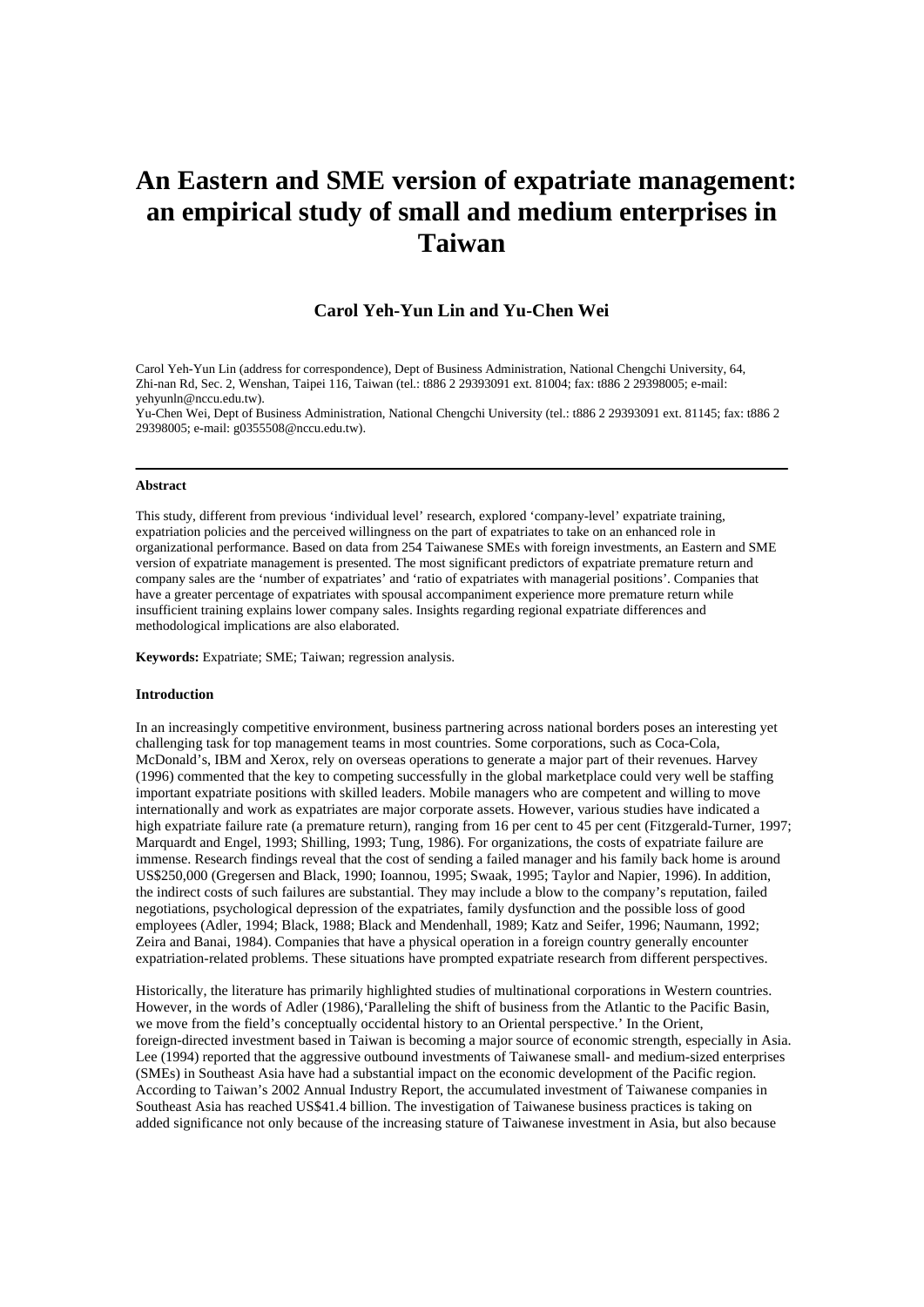of the roles played by Asian nations in the world economy.

Another feature of this research is that, unlike previous MNC studies, we have investigated SMEs' expatriate management, which has heretofore remained little explored. The study of SMEs is gaining importance in an era emphasizing innovation, speed and flexibility (Acs and Audretsch, 1993; Van Dijk, 1995; Hu, 1999). Taiwan's economic miracle over the last few decades has been attributed to SMEs, which constitute about 98 per cent of the island's business entities (White Paper Book, 2002). Their distinctive international business operation model, mainly in emerging economies such as China and Vietnam, has exerted a great impact on Taiwan's economic growth as well as that of Southeast Asia. Some local studies have shown that their expatriate management differs significantly from that of large Western companies (Huang, 1995; Lin, 2001).

In addition, previous research has tended to focus on the individual expatriate's response (Tien and Lin, 2003). This study takes a different approach by drawing upon 'company-level' information in the hope that a more direct connection can be drawn between expatriate management and company performance, especially for resource-meagre SMEs. Specifically, this study attempts to explore the influence of a company's perceived deficiencies in expatriate training, expatriation policies, expatriates' willingness and cultural distance on company performance.

## **Literature review and hypotheses development**

In business, the success of overseas operations has been attributed to several factors, such as good strategy, smart marketing, efficient production and excellent management. Among them, effective expatriate management has been well documented (Mendenhall and Oddou, 1986; Dowling et al., 1999). Developing successful and effective expatriates is a great challenge for international companies. In monetary terms, unsuccessful expatriation results in financial losses, expensive sunk expatriate costs and recovery expenses for assignment setbacks. From a strategic standpoint, expatriate failure causes not only the loss of new business opportunities and a damaged company reputation but also weakened relationships with customers, suppliers and government officials in the host country. The direct and indirect functions of expatriates include ensuring a uniform company policy, keeping a close eye on the subsidiary's operations, directing and coordinating and affirming that subsidiary activities are in conformance with expectations at headquarters (Stahl et al., 2000). Their liaison and strategic control roles are becoming ever more vital (Boyacigiller, 1990; Harzing, 2001).

Even though a prevailing understanding exists concerning the importance of expatriate management and precautionary measures are by and large taken, expatriate failure to various extents and degrees still hinders overseas operations. Expatriate failure, according to Dowling and associates (1999), refers to the premature return of an expatriate. However, Tu and Sullivan (1994) commented that many expatriates endure willy-nilly to the end of their term abroad, yet perform at levels far below their capacities and the company's expectations. As an indicator of expatriate failure, premature return may be misleading because it does not take into account the real productivity delivered, yet it remains the most widely used variable (Grove, 1990).

Expatriate management can be studied from various levels of analysis, including the individual level and the organizational level, and from various points of view, namely, those of international human resource management, a strategic point of view and a sociological perspective. Extant expatriation literature focuses more on the individual micro-level analysis (Tien and Lin, 2003) and international human resource management that is application oriented (e.g. Ashamalla, 1998; Harzing, 2001). This study adopts a different view by examining the effectiveness of expatriate management from a company perspective, with a combination of strategic and sociological concerns. Basically, this research is founded on resource-based theory, social capital theory, social cognitive theory and cultural distance theory. The rationale behind drawing on the concepts of these four theories is that effective expatriation is a complex mixture of resource obtainment, social networking and personal willingness in a different cultural environment. A single theory may not be sufficient to explain its dynamics.

A resource-based viewpoint regards valuable, rare, inimitable and non-transferable resources as the key to competitive advantage (Barney, 1986; Prahalad and Hamel, 1990; Wernerfelt, 1984). This school of thought believes that resources are dynamic and constructive. Simply identifying core resources is not enough. In coping with a rapidly changing business environment, genuine human resources should be self-pacing and self-generating to ensure lasting competitiveness. Management and organizational processes are the mechanisms that help achieve this goal. In terms of Foreign Direct Investments (FDI), competent and devoted expatriates are valuable, rare and non-transferable and are regarded as a company's strategic resource. Expatriates require a host-country-specific set of knowledge, skills and experience. Training and development is an important management operation that facilitates the continuous supply of valuable human resources and enables expatriates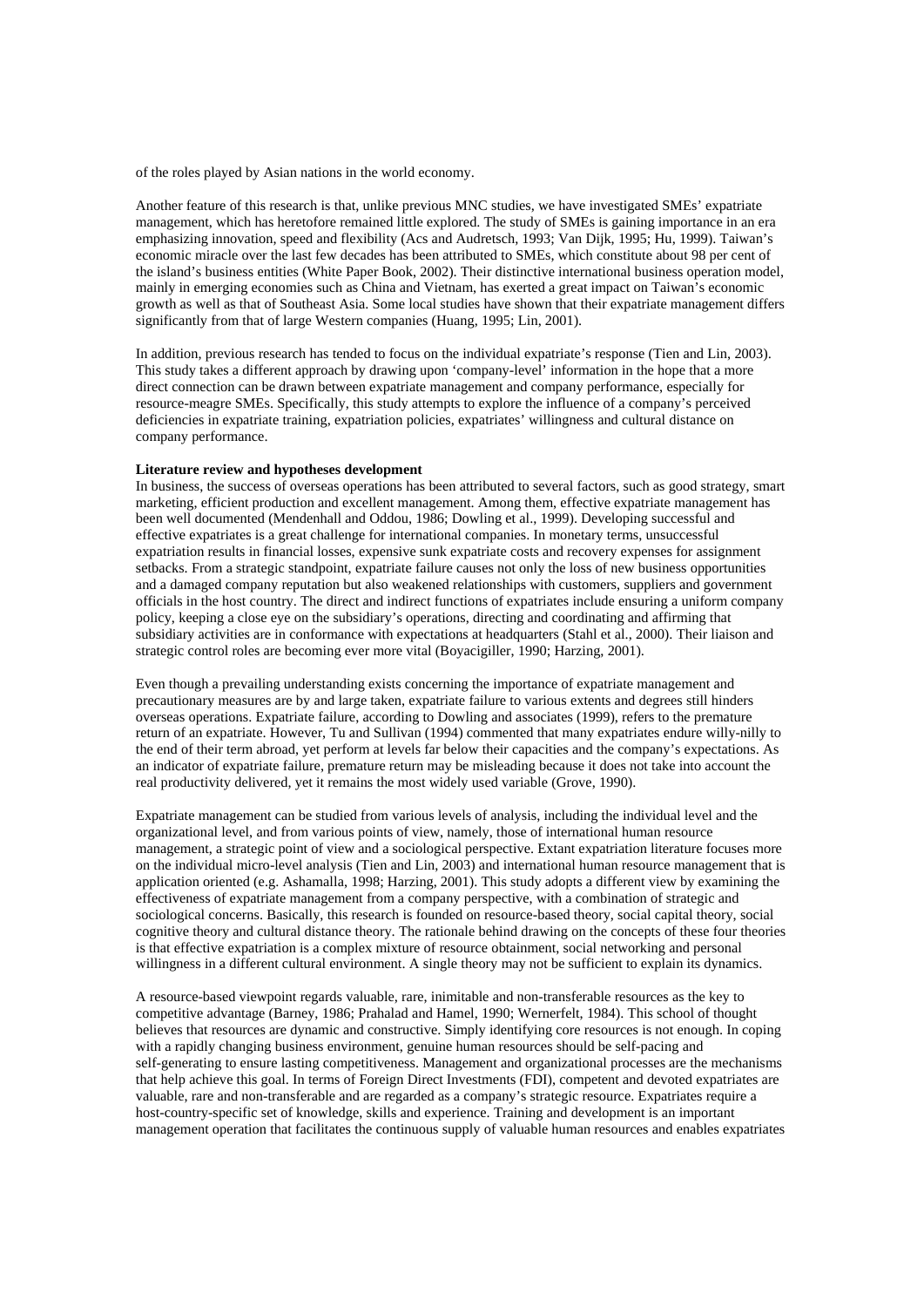to be more productive, thereby enhancing the competitiveness of FDI. Tung (1982) reported that one of the reasons that European and Japanese expatriate failure rates were lower than American ones is that they had established more rigorous training programmes for expatriates. In addition, American companies, such as DuPont, IBM, Motorola and Shell Oil, that have set up appropriate cross-cultural training programmes have witnessed reduced expatriate failure rates (Callahan, 1989; Caudron, 1991; Hagerty, 1993; Kitsuse, 1992).

Needs assessment is a precursor of effective expatriate training and development. Kaufman et al. (1993) indicated that the functions of needs assessment include identifying gaps between current results and desired ones, prioritizing the gaps and selecting the most important ones for training development. This study has adopted an organizational viewpoint, with the understanding that a training deficiency detected by the company is more likely to be addressed through company initiatives. In other words, training needs reported by individuals may not be regarded as high priorities, particularly in SMEs with very limited resources.

Based on the assumption that adequate training facilitates effective development of the expatriate resource for company performance, a connection between insufficient expatriate training and both home-country and host-country performances can be drawn. Total sales volume (including overseas revenues) is an objective indicator of homecountry performance, whereas host-country performance may be examined through premature expatriate return. We argue that insufficient expatriate training may undermine the effective development of competent expatriates, which in turn would lead to a higher level of premature expatriate return. For the same reason, insufficient expatriate training may result in under-performance abroad in terms of company sales. Although whether training actually influences company sales has been a subject of debate (Kealey and Protheroe, 1996; Tahvanainen, 2000), expatriate training is of different nature; consequently it may have a more direct impact on company performance and has therefore been deemed worthy of empirical testing. Thus, based on this body of literature, we predicted that:

*Hypothesis 1:* More training deficiencies predict a higher level of expatriate prematurereturn.

*Hypothesis 2:* More training deficiencies predict lower company sales.

In addition to perceived expatriation training deficiencies, an organization's expatriation policies also affect the performance of FDI. Expatriation policies may include the number of expatriates, the positions of expatriates and the gender of expatriates. Social capital theory explains the decision-making of an organization's expatriation policies. Social capital represents the knowledge embedded in the relationships that the firm has with suppliers, customers and any entity outside the boundaries of the firm (Bontis and Fitz-enz, 2002). It is the aggregate of the connectedness of firm members with external stakeholders and this network of human relationships constitutes a valuable resource for conducting social affairs (Nahapiet and Ghoshal, 1998; Pennings et al., 1998). The primary rationale for sending expatriates to a host country is to establish smoothly functioning human relationships and effectively conduct social affairs for the benefits of the home-country company. Kostova and Roth (2003) reported that it is important for MNCs to build the social capital necessary to facilitate the co-ordination of cross-border activities.

Expatriation policies reveal company values that may be interpreted by host nationals as favourable or unfavourable, and thus liable to affect the outcome of cross-border interactions. For the home-country company, expatriates are boundary spanners who collect essential information. Therefore, budget constraints permitting, the greater the number of boundary spanners in overseas markets, the greater the number of relationships with the host-country natives that can be established; consequently, the information they provide will be regarded as of a more reliable and unbiased nature. What is more, MNCs tend to send abroad expatriates in managerial positions, since higher-ranking representatives stand a better chance of gathering social capital (Harzing, 2001; Kostova and Roth, 2003; Manev and Stevenson, 2001). Gabby and Zuckerman (1998) in particular emphasized the expatriate's role in interacting with local government agencies, banks, suppliers, customers and alliance partners and bridging cultural, social, and political gaps. These tasks require expatriates with a managerial perspective.

Expatriate gender selection is another basic expatriate policy consideration. Although US statistics compiled in 1990 showed that women held about 40 per cent of all management positions (Marlow et al., 1995), few have been given opportunities to expand their career horizons through access to international careers (Adler, 1994). Adler (1993) found out that only 3 per cent of expatriate managers were women; Harris (1993) reported their number within a range between 2 and 5 per cent. From a social capital perspective, there are pros and cons in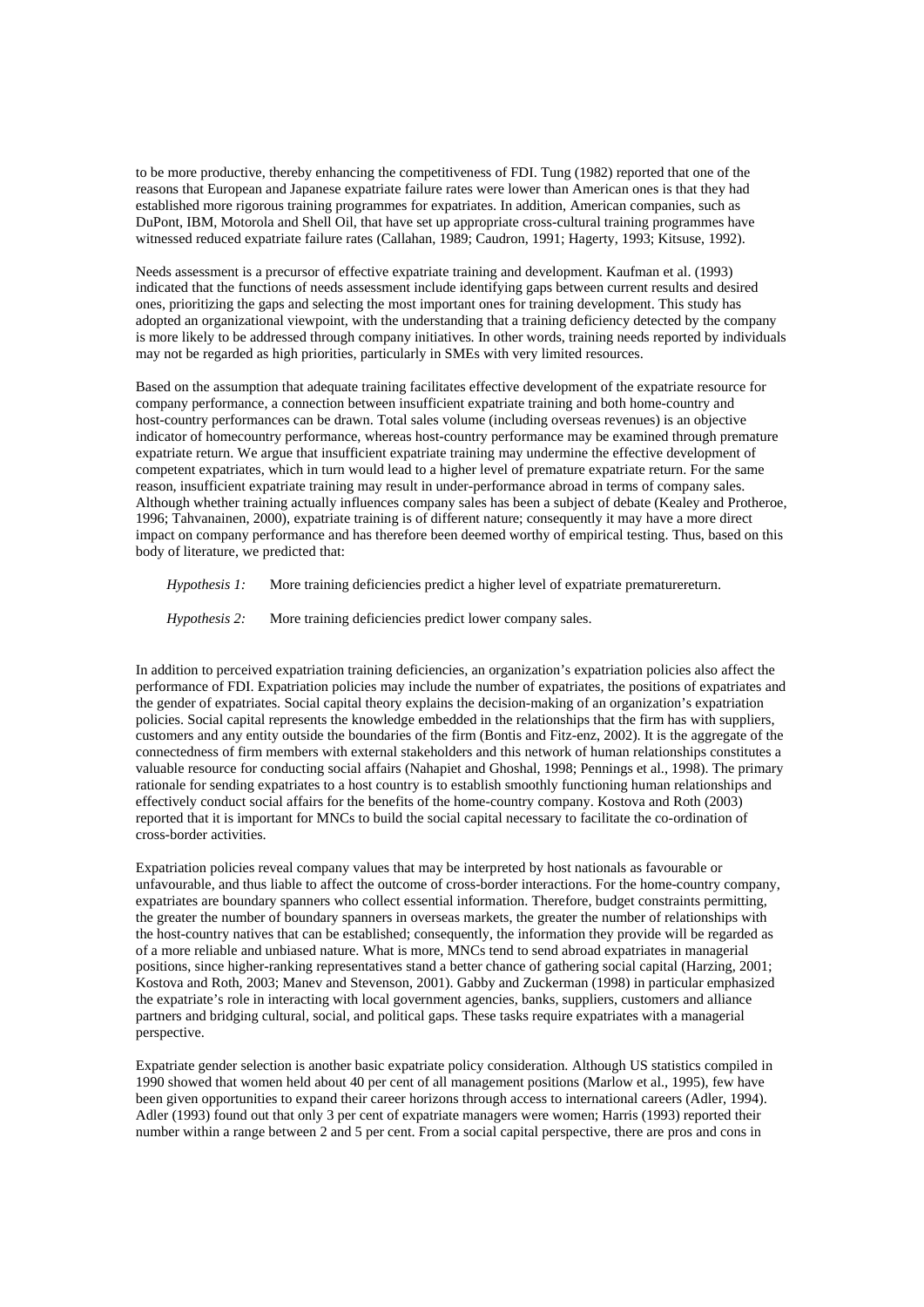sending female expatriates abroad. On the one hand, female expatriates are reportedly more competent in relational skills, which is critical to the success of overseas operations (Harris, 1993; Shilling, 1993). On the other hand, a given local culture may not readily accept a female expatriate as a home-country representative (Adler, 1987), and this would hamper cross-country interactions. The ratio of female expatriates may reflect company philosophy in utilizing international human resources. The above-stated expatriate policies, namely the number of expatriates, the ratio of expatriates with managerial positions and the ratio of female expatriates should have some influence on host-country social capital building, and thus impact on company performance. Therefore, we hypothesized that:

- *Hypothesis 3:* Company expatriation policies (the number of expatriates, the ratio of expatriates with managerial positions and the ratio of male expatriates) significantly affect expatriate premature return.
- *Hypothesis 4:* Company expatriation policies (the number of expatriates, the ratio of expatriates in managerial positions, and the ratio of male expatriates) significantly affect company sales.

In addition to company-perceived expatriate training deficiencies and expatriation policies, the perceived willingness of expatriates may also influence premature return and enthusiasm to promote company sales. Social cognitive theory may provide some insight here. Social-cognitive theory promotes the notion that there is a reciprocal relationship between behaviour, cognition and environmental factors, all of which operate interactively as determinants of one another. Bandura (1986) maintains that the beliefs and expectations of individuals are related to their capacity to execute necessary courses of action to satisfy situational demands successfully. Social cognitive theory can be applied to this study by the assumption that expatriates who have a sense of self-efficacy and are willing to accept overseas assignments are more likely to succeed. Dowling and associates (1999) reported that willingness to relocate is an important predicator of expatriate success. Stronger willingness reflects a stronger eagerness to relocate and to adapt to a new environment, whereas an expatriate with a negative mindset is more likely to perform unsatisfactorily.

An employee's willingness to relocate internationally is a general predisposition that has an association with personal career, financial and family-related issues. Among them, 'family problems' has been identified as most critical (e.g. Harvey, 1998; Fish and Wood, 1997). Tung (1988) pointed out that most expatriate failure resulted from the inability of expatriate spouses to adapt to the new culture. The problem critically affects not only the failure of expatriate adaptation (Black et al., 1991; Shaffer et al., 1999), but also increase in refusals to relocate overseas (Harvey, 1997).

In Taiwan, whether a spouse is willing to relocate is an issue, alongside the question of adaptability. Quite a high percentage of the spouses of Taiwanese expatriates choose to stay in the home country, mainly out of concern for their children's education and security, when their mates are relocated to developing countries (Lin, 2001). Regardless of whether the decision is voluntary or involuntary, expatriates generally experience more pressure and are less able to adapt to new conditions without spousal accompaniment (Huang, 1995). Performance may thus be affected. Therefore, relocation with or without a spouse is also a subject worthy of investigation. The personal willingness of expatriates and spousal accompaniment are termed 'expatriate willingness' hereafter for brevity's sake. Based on the above reasoning, we predicted that:

| A higher degree of expatriate willingness for an overseas assignment |
|----------------------------------------------------------------------|
| predicts lower premature return.                                     |
|                                                                      |

*Hypothesis 6:* A higher degree of expatriate willingness for an overseas assignment predicts more company sales.

In expatriation literature, culture is another widely researched topic. Hofstede's studies pointed out that cultural differences exist all over the world and have an influence on management practices in international business (Black and Mendenhall, 1992; Neelankavil et al., 2000; Li et al., 2001). In this study, cultural distance theory provides support in examining the topic of our interest. Cultural distance is the degree to which the cultural norms in one country are different from those in another country (Hofstede, 1980; Kogut and Singh, 1988). Greater cultural distance hinders the integration of a subsidiary into the parent company (Jemison and Sitkin, 1986); it also creates difficulties for the successful cultural adaptation of expatriates (Black and Mendenhall, 1992). In line with our previous argument that expatriates are instrumental in building social capital in the host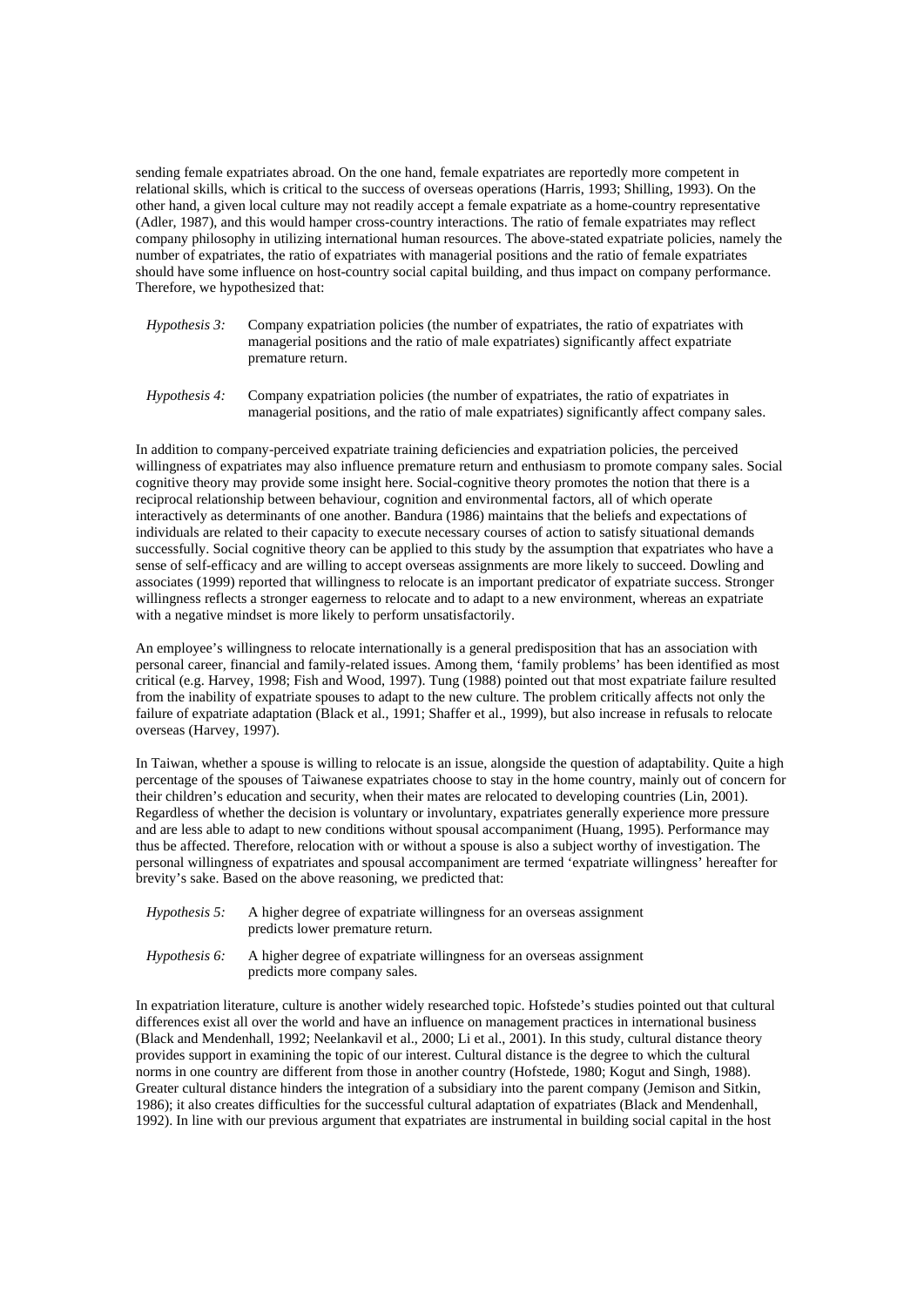country, we posit the following: the potential threat that greater cultural distance may lead to misunderstanding, friction and conflict between managers (Lincoln et al., 1981; Adler, 1997) should be minimized through various management mechanisms, such as increasing expatriate training, increasing the number of expatriates and sending higher-ranking expatriates abroad. Wu et al., (2000) surveyed 104 expatriates and reported that the greater the cultural distance between the host country and the parent country, the greater the cross-cultural training needs. In addition, a greater cultural distance may influence a company's expatriation policies in determining, for example, how many expatriates are needed, what proportion of managerial expatriates are required and what the acceptance level of female expatriates in the host country might be. Moreover, cultural distance is generally one of the key factors for an individual in considering an overseas assignment and perhaps the most important factor for the spouse in deciding whether or not to go along (Aryee et al., 1996). Therefore, we hypothesized that:

*Hypothesis 7:* Cultural distance has significant effects on expatriate training deficiencies, expatriation policies and expatriate willingness.

## **Methodology**

Having garnered government support for this study, the present undertaking is the first large-scale research of its kind in Taiwan, one that has utilized a telephone survey and specifically targeted SMEs. In addition, it has been particularly designed to be a company-level survey, which set out to explore the relationship between expatriate management and company performance. To facilitate a successful telephone survey, we took specific measures based on Lyberg's (1988) recommendations to ensure the quality of the data collected, including hiring experienced telephone interviewers in a poll centre as seed interviewers, pilot surveys, interviewer training and on-site supervision and support. Data collection methods and measurement are explained in the following sections.

#### *Data collection*

The data of interest were collected through a telephone survey. Based on the 2000 Directory of Manufacturing and Service Industries in Northern Taiwan, the companies were randomly selected by computer. A large-scale survey generally has a sample of normal distribution. For this set of data, our predetermined sample size was around 1,500. As a result, 1,504 companies were successfully interviewed. Among the 1,504 companies, 254 companies (17 per cent) have expatriation experience. This paper presents a partial study of a large-scale project, and the following data analyses are based on the responses of all 254 companies.

Table 1 presents a profile of the companies surveyed. For total number of employees, 82.5 per cent of the companies have fewer than 100 employees, including 68.9 per cent with fewer than fifty employees. For company age, 58.5 per cent of the companies are over twenty years old. Slightly more than half of the companies are in the service industry. About three-quarters of the companies have invested in mainland China. The two main tasks of the expatriates are administration and marketing. The personnel who answered our questions included owners and presidents (11.1 per cent), top managers (12.6 per cent), middle managers (32.8 per cent) and key staff in the general manager's office (43.5 per cent). Only 137 (54 per cent) companies provided their sales revenues (unexpected results were found for those companies with missing 'sales' values, which will be elaborated on below). Among these 137 companies, approximately three-quarters have less than 15 million US dollars in annual sales. The above statistics indicate that our samples are typical SMEs in Taiwan. In addition, the positions of the information providers show that they are the persons who are involved in the daily operations of Taiwanese SMEs and have a good understanding of overseas management. Therefore, this set of data is valuable for further analyses.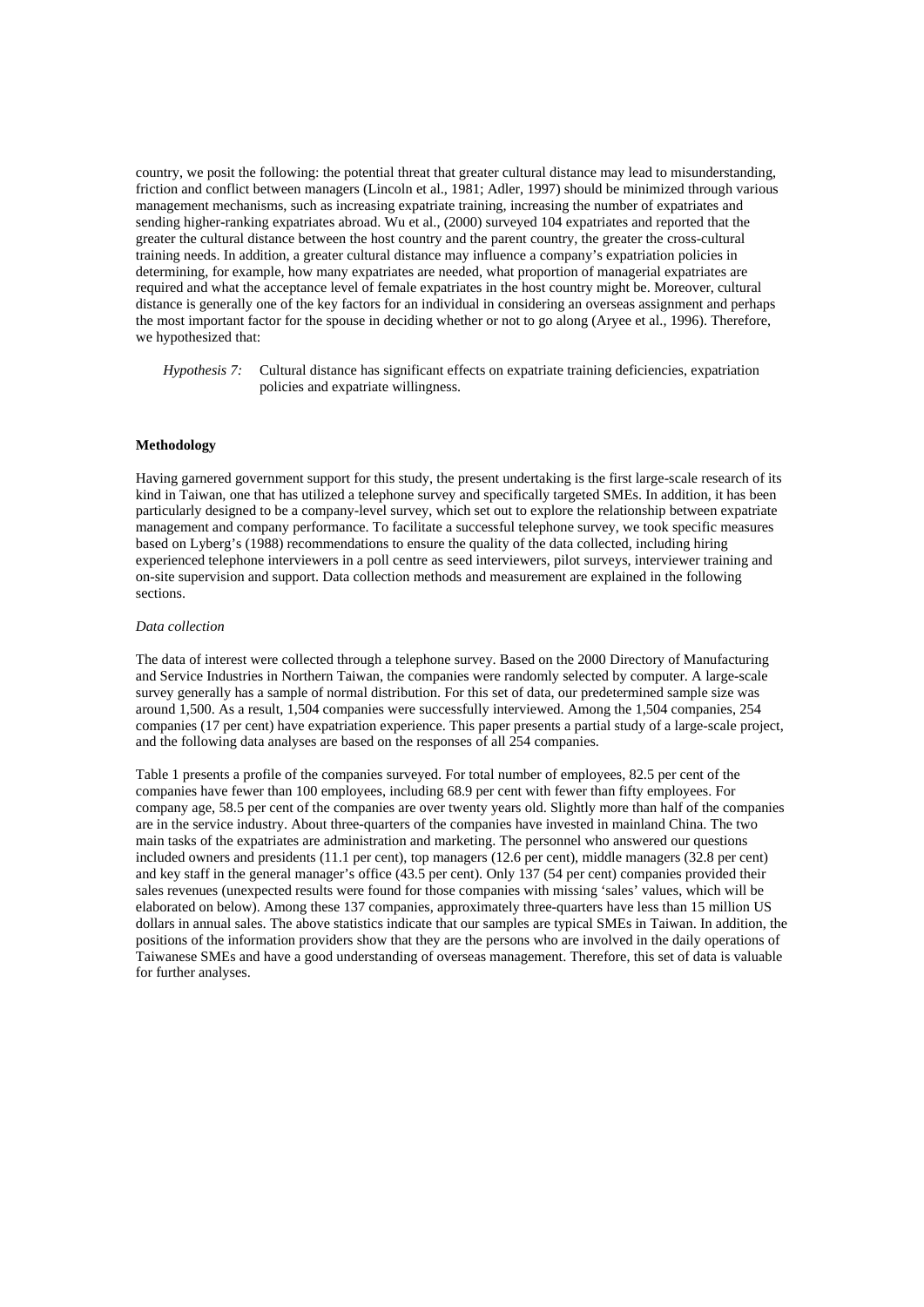|                                                           |                        |                | Percentage |
|-----------------------------------------------------------|------------------------|----------------|------------|
| Company size (number of employees in<br>the home country) | $1 - 50$               | 172            | 68.9       |
|                                                           | $51 - 100$             | 34             | 13.6       |
|                                                           | $101 - 300$            | 36             | 14.4       |
|                                                           | $301 - 500$            | 2              | 0.8        |
|                                                           | More than 501          | 6              | 2.4        |
| Company age                                               | Under 10 years         | 4              | 1.6        |
|                                                           | $11-15$ years          | 52             | 20.7       |
|                                                           | $16 - 20$ years        | 48             | 19.1       |
|                                                           | $21 - 30$ years        | 110            | 43.8       |
|                                                           | More than 30 years     | 37             | 14.7       |
| Industry                                                  | Manufacturing          | 114            | 45.2       |
|                                                           | Service                | 138            | 54.8       |
| Country invested                                          | China                  | 191            | 77.3       |
|                                                           | Southeast Asia         | 21             | 8.5        |
|                                                           | US                     | 22             | 8.9        |
|                                                           | Australia              | 4              | 1.6        |
|                                                           | Africa                 | 3              | 1.2        |
|                                                           | North Asia             | $\overline{c}$ | 0.8        |
|                                                           | Latin America          | $\overline{c}$ | 0.8        |
|                                                           | Europe                 | $\overline{2}$ | 0.8        |
| Main task of expatriates                                  | Administration         | 100            | 41.7       |
|                                                           | Marketing              | 86             | 35.8       |
|                                                           | Manufacturing          | 30             | 12.5       |
|                                                           | R&D                    | 16             | 6.7        |
|                                                           | Finance                | 5              | 2.1        |
|                                                           | Information technology | 3              | 1.2        |
| Position of respondents                                   | Owner, president       | 28             | 11.1       |
|                                                           | Top managers           | 32             | 12.6       |
|                                                           | Middle managers        | 83             | 32.8       |
|                                                           | Key staff              | 110            | 43.5       |
| Sales (in million US\$)                                   | Under 1.5              | 29             | 21.2       |
|                                                           | $1.5 - 3$              | 22             | 16.1       |
|                                                           | $3 - 15$               | 50             | 36.5       |
|                                                           | $15 - 30$              | 22             | 16.1       |
|                                                           | More than 30           | 14             | 10.2       |

## Table 1 Profile of the SMEs surveyed

Note

Missing values are excluded.

#### *Measurement*

This section explains the measurement used, including performance, company-level perceived expatriate training deficiencies, expatriation policies, expatriate willingness, cultural distance and some control variables. In order to obtain a clear response to our questions over the telephone, the interviewee was first requested to identify the major overseas operation if the company has more than one overseas subsidiary.

**Performance** We used two variables, premature return and total company sales, to measure a company's performance in the host and in the home countries, respectively. For premature return, the question we posed was: 'Do you have any expatriates who returned to Taiwan prematurely?' The respondents answered either 'yes' or 'no', which was coded as a dummy variable. For companies with overseas investment, a significant amount of revenue was generated in their overseas operations. Therefore, it is justifiable to investigate the relationship between expatriate management and total sales. 'Sales' was the total sales recorded in the home country, including overseas sales.

**Training deficiencies** Expatriate training has been found to be minimal in Taiwan (Huang et al., 1998; Lin and Shieh, 1998). Therefore, if we asked whether a company provides expatriate training or how extensive the scope of the expatriate training was, the most likely answer would be 'no' or it would be unreliable. Therefore, we phrased the question as: 'Do you think the expatriates of your company need cross-cultural knowledge training?' The respondent answered either 'yes' or 'no'. The training items we asked included cross-cultural knowledge,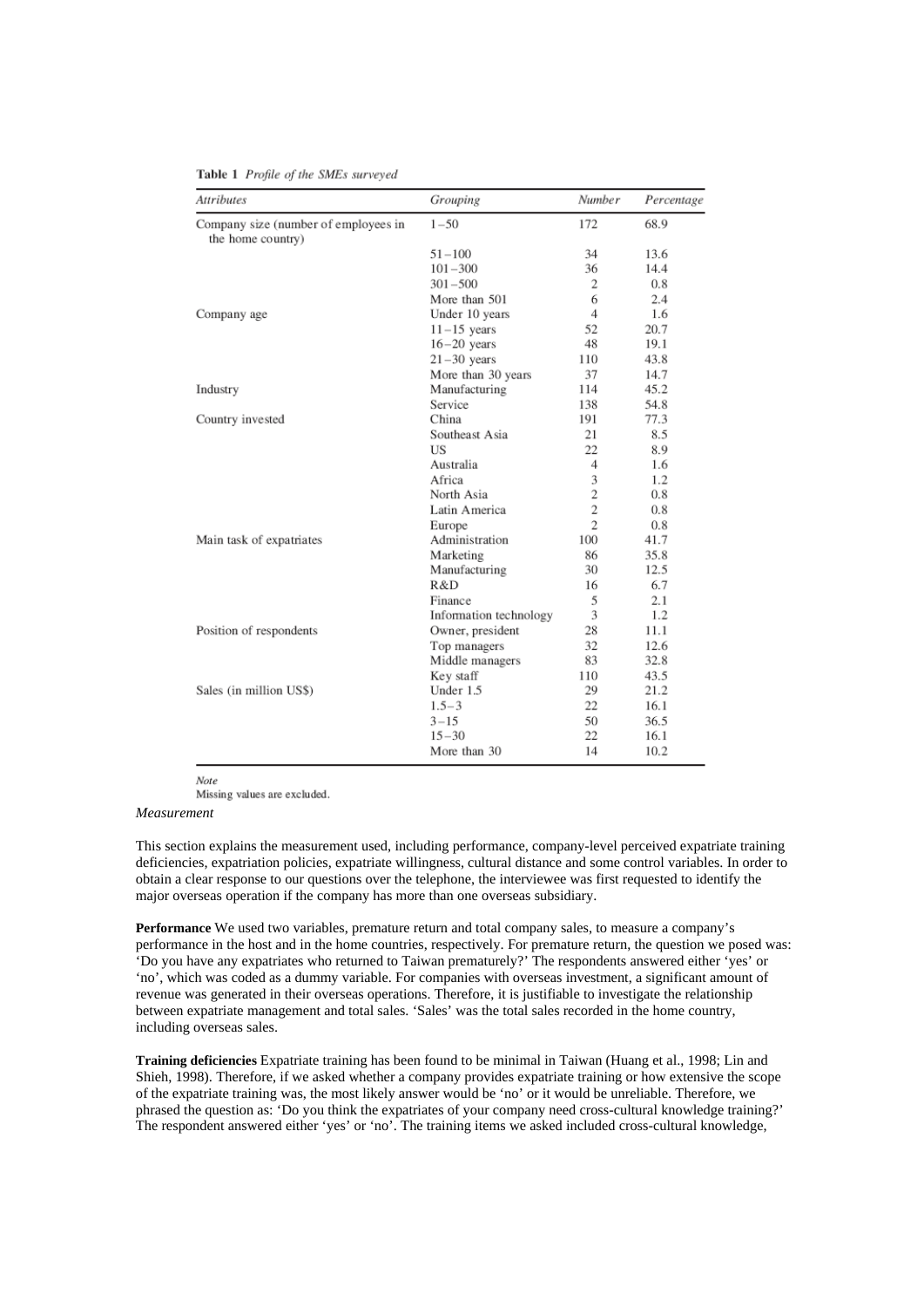local language, local employee management, industry-related knowledge, local market information, local government relationship and host-country laws. These training items were based on a pre-study market survey, meaning we determined the most popular course titles offered by local training agencies.

**Expatriation policies** Three variables were selected to represent the expatriation policies under investigation in this study, namely, number of expatriates, ratio of expatriates with managerial positions and ratio of male expatriates. Expatriate number was determined by the actual number of a company's expatriates. The two ratios were determined by the percentages of managerial level expatriates and male expatriates.

**Expatriates' willingness** Since this is a company-level study; we assessed the perceptions of our interviewees, who were involved in expatriate management. This factor consists of two questions, the personal willingness of expatriates and spousal companionship. Expatriates' personal willingness was measured by the degree of the expatriates' enthusiasm in accepting their overseas assignment, with a scale of  $5 =$ high,  $3 =$ average and  $1 =$ low. Expatriate with spouse was rated as 'the percentage of married expatriates with spousal accompaniment'.

**Cultural distance** To test the effects of cultural distance, we employed two groups in terms of host country – 'China' and 'non-China'. Since Taiwanese companies invest heavily in China and share the same cultural heritage with China, the cultural distance between Taiwan and China should be small.

**Control variables** In order to provide a control for some company characteristics, we selected four variables, namely: company size, number of overseas operations, number of overseas employees and company age. Company size is the total number of employees in the parent company. Number of overseas operations is the total number of different overseas operations. The overseas employee number is the total number of employees in the chosen overseas operation, including expatriates and local employees. Company age is the number of years in operation of the parent company.

## **Results**

This section presents the results of the descriptive analysis and hypotheses testing.

#### *Descriptive analysis*

The means and standard deviations of all the variables investigated are reported in Table 2. Training insufficiency was measured by the dummy variable  $(1 = need and 0 = no need)$ . Thus, the value in Table 2 is the proportion of company-level training insufficiency. The results indicated that knowledge of host-country laws (mean = .58) was the most needed item. The sequence of other areas of training insufficiency was local employee management (mean = .44), local market information (mean = .38), industry-related knowledge (mean = .33), relations with local government (mean = .27), local language (mean = .22) and cross-cultural knowledge (mean = .13). Contrary to previous findings (e.g. Chi, 1996), the low priority of language and cross-cultural knowledge training found in this study may be explained by the shared language and culture of Taiwan and China (three-quarters of the companies invested in China). The mean number of expatriates was 4.37. Since the majority of companies had fewer than 100 employees, an average expatriate number of 4.37 was notably high and worthy of special mention. In addition, most of the expatriates were supervisors (83 per cent) and male (87 per cent). On a scale of 5, the average degree of expatriate willingness was 3.62. Barely one in five (21 per cent) of the married expatriates was accompanied by spouses. Interestingly, the average number of employees in the home companies was 61, whereas that of the chosen overseas operations was 397, meaning that overseas employees outnumbered those of the parent company. This is a typical example of how Taiwanese SMEs leverage their limited resources. Table 2 shows that 17 per cent of the surveyed companies ( $n = 43$ ) had prematurely returning expatriates. The reasons included: inability to adjust  $(n = 13)$ , inability to handle overseas tasks (n = 12), family factors (n = 10), company policies (n = 2), personal factors (n = 2) and health factor (n = 1). Three interviewees did not provide a specific reason. If premature return is defined as 'expatriate failure', the expatriate failure rate in the present study was 17 per cent. This rate represented a company level and a somewhat inflated statistic, for no matter how many expatriates a company might send overseas, a single premature return case was counted as a failure. Taking the mean expatriate number of 4.37 into consideration, the expatriate failure rate could be as low as 4 per cent (17 per cent divided by 4.37) if it is taken as an individual count. Still, 17 per cent is at the extreme low end of the 16–45 per cent failure rate reported in Western literature.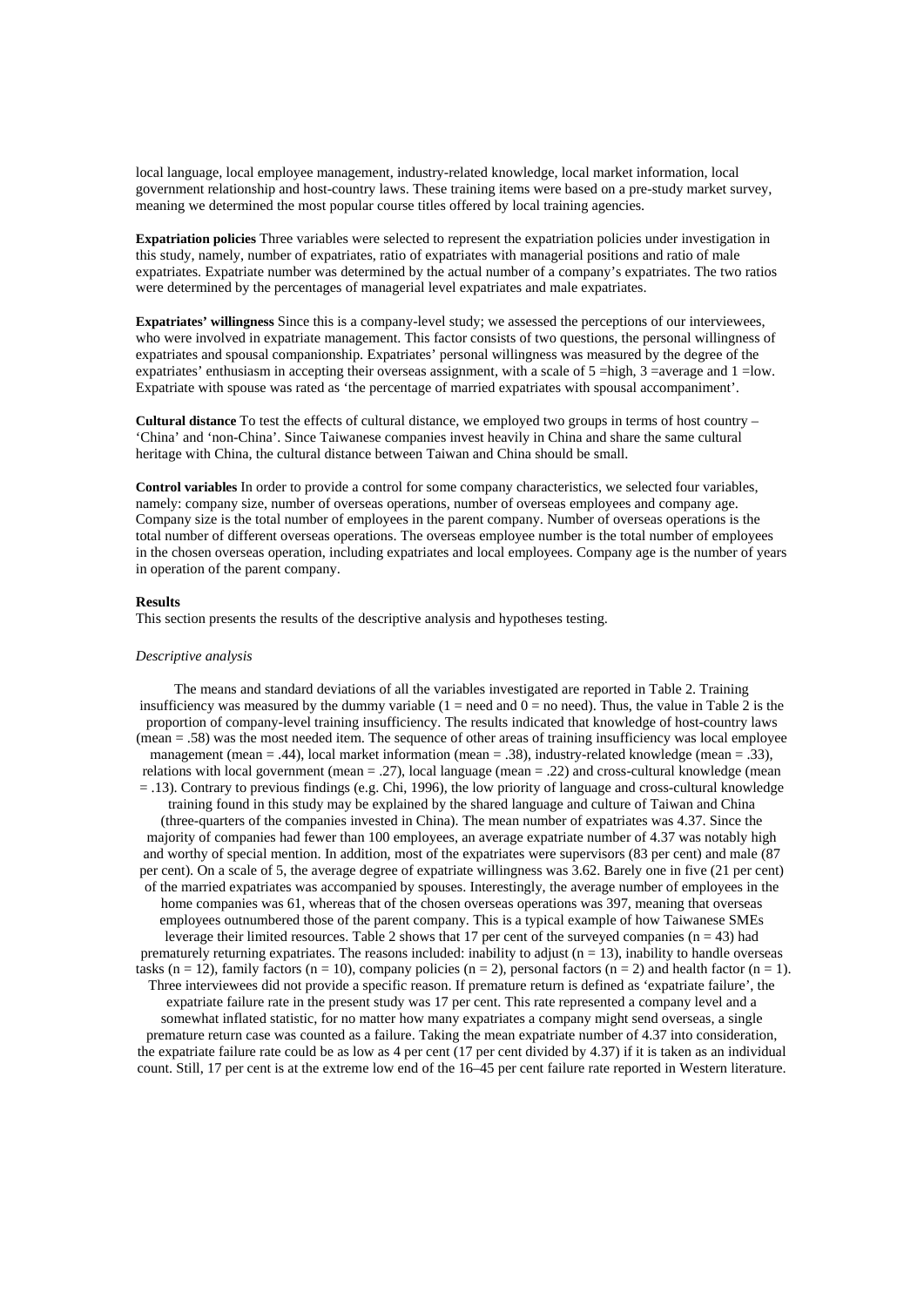| Table 2 Means and standard deviations of all the variables investigated and the t-test results |                     |                          |                             |          |                                                                                                                                                                                                                                                                                                                                                                                  |
|------------------------------------------------------------------------------------------------|---------------------|--------------------------|-----------------------------|----------|----------------------------------------------------------------------------------------------------------------------------------------------------------------------------------------------------------------------------------------------------------------------------------------------------------------------------------------------------------------------------------|
| Variables                                                                                      | Means (SD)<br>Total | Means (SD)<br>With sales | Without sales<br>Means (SD) |          | p                                                                                                                                                                                                                                                                                                                                                                                |
| Training deficiencies                                                                          |                     |                          |                             |          |                                                                                                                                                                                                                                                                                                                                                                                  |
| Cross-cultural knowledge                                                                       | 13(.34)             | 15(.36)                  | 11(.32)                     | 0.99     | š*                                                                                                                                                                                                                                                                                                                                                                               |
| Language ability                                                                               | .22(.42)            | .26(.44)                 | .19(.39)                    | $^{129}$ | $.01**$                                                                                                                                                                                                                                                                                                                                                                          |
| Local employee management                                                                      | .44(.50)            | .47(.50)                 | .41(.49)                    | 1.02     | S.                                                                                                                                                                                                                                                                                                                                                                               |
| Industry-related knowledge                                                                     | .33(.47)            | .38(.49)                 | .27(.45)                    | 1.81     | $00***$                                                                                                                                                                                                                                                                                                                                                                          |
| Government relationship                                                                        | 27(.44)             | .29(.46)                 | .24(.43)                    | 0.95     | S                                                                                                                                                                                                                                                                                                                                                                                |
| Host-country laws                                                                              | 58(.49)             | (61(49)                  | 54(.50)                     | 1.20     | å                                                                                                                                                                                                                                                                                                                                                                                |
| Local market information                                                                       | .38(.49)            | .42(.49)                 | 33(47)                      | 1.36     | $01**$                                                                                                                                                                                                                                                                                                                                                                           |
| Company expatriation policies                                                                  |                     |                          |                             |          |                                                                                                                                                                                                                                                                                                                                                                                  |
| Number of expatriates                                                                          | 4.37(4.3)           | 3.84(3.4)                | 5.00(5.1)                   | 2.11     | $00**$                                                                                                                                                                                                                                                                                                                                                                           |
| Ratio of managerial expatriates                                                                | 83%(25%             | 83% (24%)                | 82%(25%                     | 0.42     | 69                                                                                                                                                                                                                                                                                                                                                                               |
| Ratio of male expatriates                                                                      | 87%(21%             | $88\% (21\%)$            | 87%(22%                     | 0.47     | 33                                                                                                                                                                                                                                                                                                                                                                               |
| Expatriates'willingness                                                                        |                     |                          |                             |          |                                                                                                                                                                                                                                                                                                                                                                                  |
| Expatriates' personal willingness                                                              | 3.62(1.9)           | 3.46(1.9)                | 3.80(1.8)                   | $-1.39$  | $01**$                                                                                                                                                                                                                                                                                                                                                                           |
| Ratio of expatriates with spouses                                                              | 21%(35%)            | 20%(34%)                 | 23%(36%                     | $-0.47$  | 39                                                                                                                                                                                                                                                                                                                                                                               |
| Company characteristics                                                                        |                     |                          |                             |          |                                                                                                                                                                                                                                                                                                                                                                                  |
| Company size<br>Number of overseas e                                                           | 61(96)              | 60(101)                  | 61(90)                      | $-0.04$  | 5                                                                                                                                                                                                                                                                                                                                                                                |
| sayolome                                                                                       | 397(1203)           | 432(1361)                | 348(1945)                   | 0.52     | $\frac{49}{5}$                                                                                                                                                                                                                                                                                                                                                                   |
| Number of overseas operations                                                                  | .89(1.36)           | .93(1.42)                | 1.84(1.29)                  | 0.53     | $47$                                                                                                                                                                                                                                                                                                                                                                             |
| Company age                                                                                    | 21.7(8.1)           | 21.9(8.5)                | 21.4(7.4)                   | 0.61     | $\overline{c}$                                                                                                                                                                                                                                                                                                                                                                   |
| Expatriate performance                                                                         |                     |                          |                             |          |                                                                                                                                                                                                                                                                                                                                                                                  |
| Premature retum                                                                                | .17(.38)            | .21(.41)                 | .12(.33)                    | 2.02     | $+$                                                                                                                                                                                                                                                                                                                                                                              |
| Sales (in million US\$                                                                         | 10.2(9.5)           | 10.2(9.5)                |                             |          | $\begin{array}{c} \rule{0pt}{2.5ex} \rule{0pt}{2.5ex} \rule{0pt}{2.5ex} \rule{0pt}{2.5ex} \rule{0pt}{2.5ex} \rule{0pt}{2.5ex} \rule{0pt}{2.5ex} \rule{0pt}{2.5ex} \rule{0pt}{2.5ex} \rule{0pt}{2.5ex} \rule{0pt}{2.5ex} \rule{0pt}{2.5ex} \rule{0pt}{2.5ex} \rule{0pt}{2.5ex} \rule{0pt}{2.5ex} \rule{0pt}{2.5ex} \rule{0pt}{2.5ex} \rule{0pt}{2.5ex} \rule{0pt}{2.5ex} \rule{0$ |
| $* p < 0.5; ** p < 0.1; *** p > .001.$<br>Notes                                                |                     |                          |                             |          |                                                                                                                                                                                                                                                                                                                                                                                  |

Since about 46 per cent of the sample did not provide sales revenues, we separated the data into two groups, one with sales and the other without sales, and tested for significant differences between them. The rationale was that SMEs unwilling to disclose sales information might have different management practices. Their means and t-test results were incorporated into Table 2. Missing values on 'sales' were common in Taiwan. Our past research experience indicated that many Taiwanese companies had a 'no sales disclosure policy' for fear of disclosing important information to competitors. This government-supported research project encountered another problem, i.e. the surveyed companies tend to think that reporting strong sales revenues could reduce their opportunities to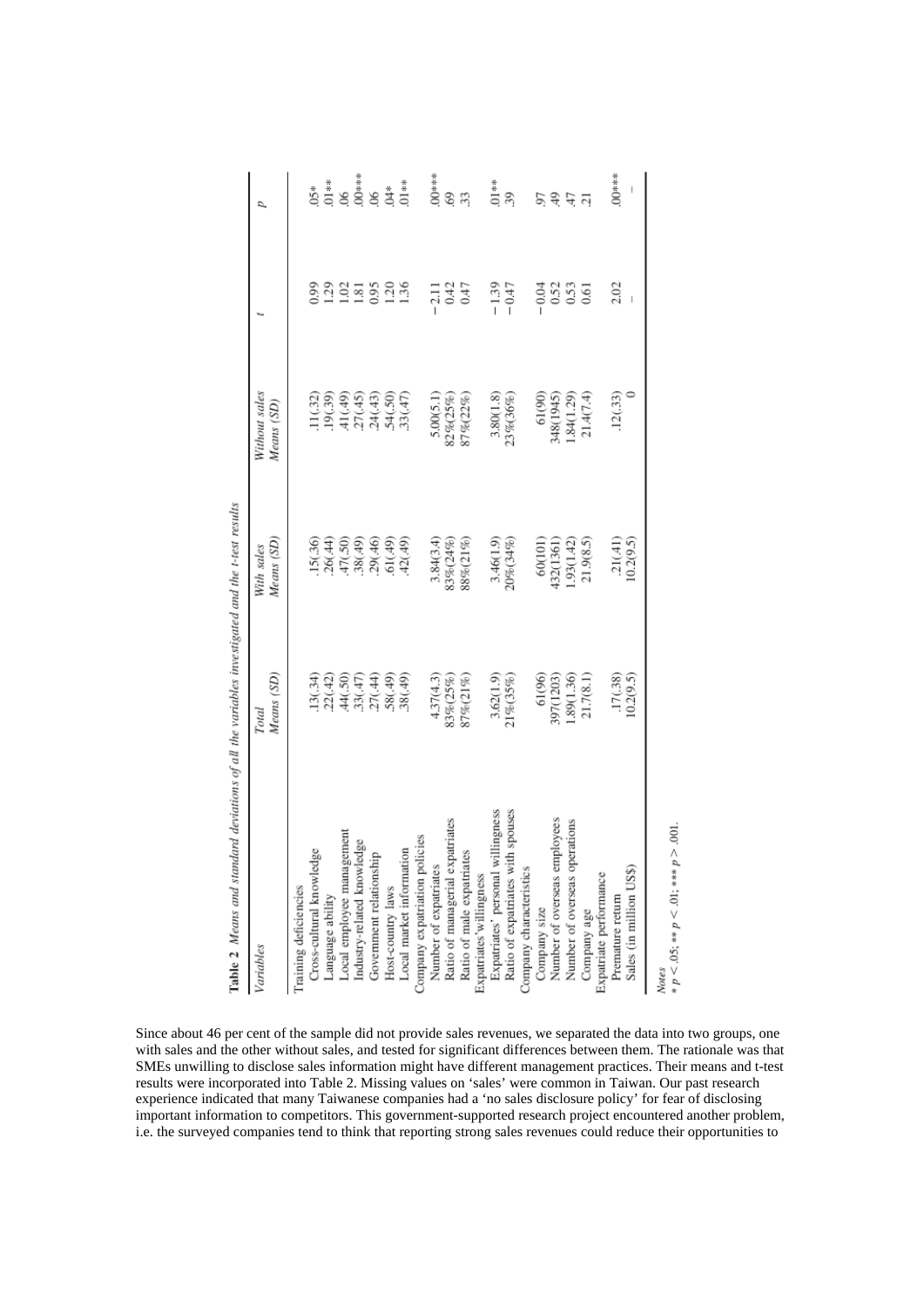obtain governmental financial support. Table 2 shows that Taiwanese SMEs which were more defensive in sales information generally had fewer expatriate training deficiencies, sent more expatriates overseas, had a higher degree of expatriate willingness and experienced a lower level of expatriate premature return. It seemed that the group without sales data performed better. To further verify the differences between the groups with and without sales, the general profile variables in Table 1 were also tested for significant differences. The chi-square results indicated that these two groups did not demonstrate any statistical differences in terms of number of employees, company age, industry, countries invested in, main task of expatriates and positions of respondents.

To justify the employment of regression analyses, a correlation analysis was performed. Initial analysis revealed that most of the seven different types of training deficiencies are significantly correlated. To minimize the multicollinearity, scores of the seven training deficiencies were collapsed into one composite mean score for further analysis.

## *Hypothesis testing*

To test Hypotheses 1, 3 and 5, we used a logistic regression analysis because 'premature return' is a binomial variable. Hypotheses 2, 4 and 6 were tested by multiple regression analysis for the variable 'sales' is numerical. The rationale for conducting regression analyses is to detect significant predictors of expatriate premature return and company sales, that is, whether expatriate training deficiencies, expatriation policies, expatriate willingness and company characteristics exert any influence on company performance. Both Tables 3 and 4 exhibit the results of two regression models – 'with' and 'without' control variables. Table 3 indicated that, with a correct classification rate of about 85 per cent and above at alpha .01, the models have good predictive validity. In Table 4, an R square of .121 and .399 for Model (1) and Model (2) respectively also indicated acceptable predictive power. Since the significant variables of Model (2) encompass those of Model (1), and Model (2) has a better predictive power in both tables, we now explain the results of Model (2) only.

Statistics in Table 3 indicate that Hypothesis 1 is not supported. Training deficiencies have no impact on expatriate premature return. For expatriation policies, in companies with a sales group, a greater number of expatriates lead to more premature return and a greater number of expatriates in managerial positions results in less premature return (negative coefficient). The expatriation policies of companies 'without sales' have no influence on premature return at all. Therefore, Hypothesis 3 is partially accepted. 'Expatriates with spouses' significantly predicts premature return for companies 'with sales', meaning expatriates with a spousal companion are more likely to return to Taiwan prematurely. Yet, it did not have any effect for companies 'without sales'. As a result, Hypothesis 5 is partially accepted. This result somewhat agrees with relevant Western literature regarding spousal mal-adaptation. For the control variables, only 'number of overseas employees' has a significant impact on premature return, meaning more overseas employees result in a higher level of premature return.

The statistics exhibited in Table 4 indicate that training deficiencies significantly predict company sales. The negative coefficient explains that more training deficiencies predicted lower company sales. Therefore, Hypothesis 2 is accepted. For expatriation policies, 'number of expatriates' and 'ratio of expatriates in managerial positions' significantly explains the variance in company sales and partially supported Hypothesis 4. The different directions of the coefficients indicates that more expatriates leads to more sales; however, more expatriates in managerial positions results in lower sales. Expatriate willingness exerts no influence on company sales. Therefore, Hypothesis 6 is rejected. For the control variables, more home-country employees, more overseas operations and more overseas employees all lead to more company sales.

To test Hypothesis 7 concerning the influence of cultural distance, we used chi-square and t-test analyses. Tables 5 and 6 showed that Hypothesis 7 is partially accepted. Based on the frequency percentage, the chi-square statistics in Table 5 indicate that, for both 'with sales' and 'without sales' groups, Taiwanese SMEs with investments in non-China countries significantly need more host-country language training, yet less host-country legal training. For companies 'with sales', companies with investments in China need more local employee management training and more government relations training.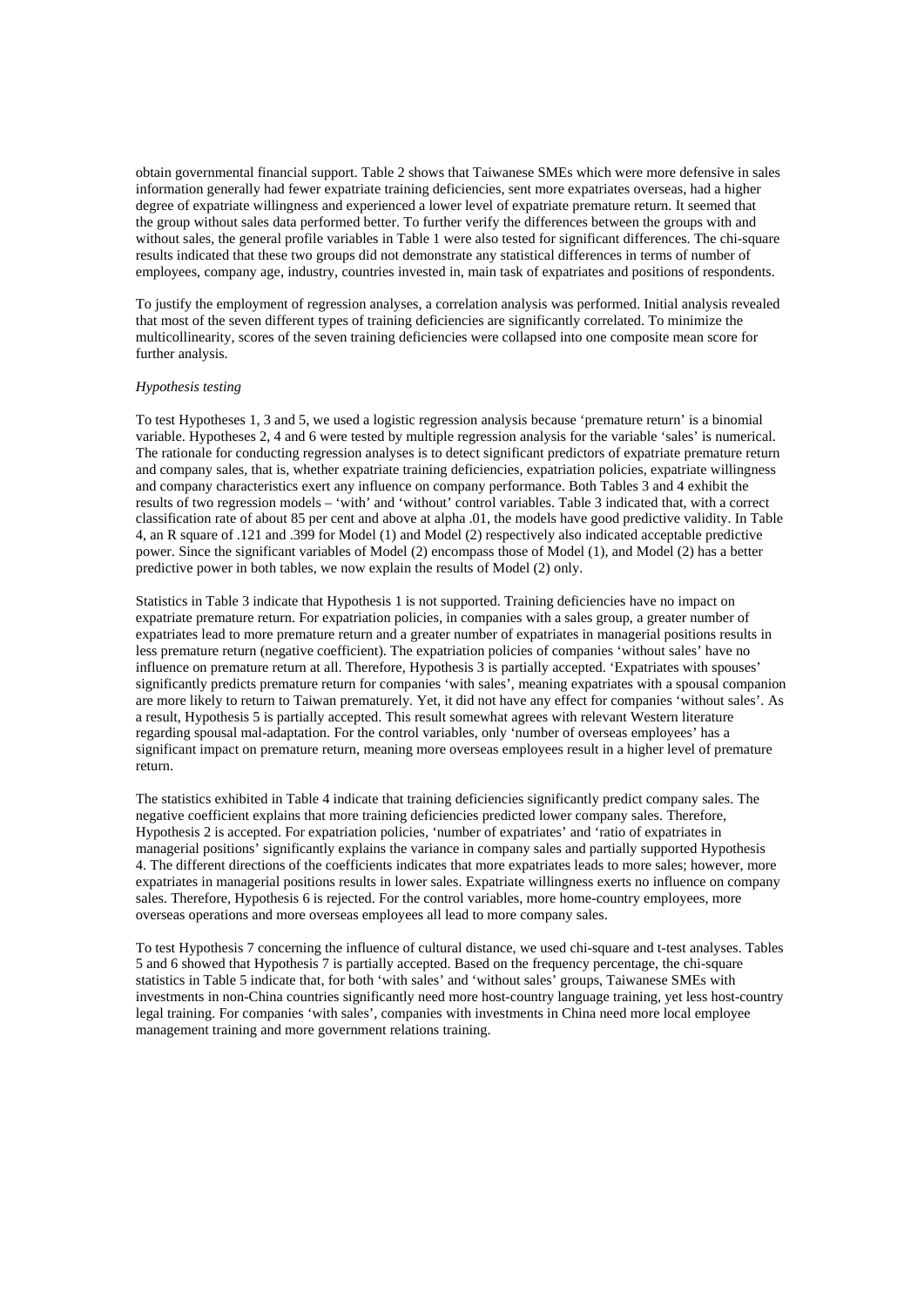|                                                            |               |           | With sales |                     |                             |     |                        |                               | Without sales      |                    |  |
|------------------------------------------------------------|---------------|-----------|------------|---------------------|-----------------------------|-----|------------------------|-------------------------------|--------------------|--------------------|--|
| Variables                                                  |               | Model (1) |            |                     | Model (2)                   |     | Model (1)              |                               |                    | Model (2)          |  |
| Training deficiencies (H1)                                 | $\frac{8}{1}$ | (13)      |            | 0.15                | $\left(\frac{4}{14}\right)$ |     | g                      | $\left( \frac{18}{2} \right)$ | S                  | (25)               |  |
| Expatriation policies (H3)                                 |               |           |            |                     |                             |     |                        |                               |                    |                    |  |
| Number of expatriates                                      | 1.65          |           | ***        |                     |                             | $*$ |                        |                               | $-39$              |                    |  |
| Ratio of managerial expatriates                            | $-97$         | ନ୍ତ୍ର     |            | $-2.91$             | ່ 5ົັ້ງ 3ຶ                  |     | $\frac{33}{2.18}$      | <u>දී තු දී</u>               | $-2.36$<br>$-1.04$ | 크.<br>크.<br>이후     |  |
|                                                            | Š.            |           |            | 0.36                |                             |     | $-0.66$                |                               |                    |                    |  |
| Ratio of male expatriates<br>Expatriates' willingness (H5) |               |           |            |                     |                             |     |                        |                               |                    |                    |  |
| Expatriates' personal willingness                          | $-0.38$       |           |            | $-0.65$             |                             |     |                        |                               | $-1.89$            |                    |  |
| Expatriates with spouses                                   | 58            | යි.       |            | S.                  | ଟ୍ରି କୁ                     | ₩   | 48<br>-                | EE)                           | $-63$              | $^{(1,0)}_{(.76)}$ |  |
| Control variables                                          |               |           |            |                     |                             |     |                        |                               |                    |                    |  |
|                                                            |               |           |            |                     |                             |     |                        |                               |                    |                    |  |
| Company size<br>Number of overseas operations              |               |           |            | $rac{1}{2}$         |                             |     |                        |                               |                    |                    |  |
| Number of overseas employees                               |               |           |            | si                  | ອີຣີອີຣົ                    | 苦芸  |                        |                               |                    | EGGA               |  |
| Company age                                                |               |           |            |                     |                             |     |                        |                               |                    |                    |  |
|                                                            |               |           |            | $-323$              |                             |     |                        |                               |                    |                    |  |
| -2 log likelihood                                          | 112.84        |           |            | $101.878$<br>85.12% | ***                         |     | 176<br>64.189<br>83.2% | $\frac{28}{25}$               |                    | 芸芸                 |  |
| Concordant                                                 | 82.4%         |           |            |                     |                             |     |                        |                               |                    |                    |  |
|                                                            | 137           |           |            | 137                 |                             |     | 117                    |                               | E                  |                    |  |
| Notes                                                      |               |           |            |                     |                             |     |                        |                               |                    |                    |  |

Table 3 Logistic regression on expainates' premature return

 $* p \le 0.05; ** p \le 0.01; *** p \le 0.001.$ <br>Numbers in parentheses are standard errors.<br>(H1) means that factor is tested for hypothesis 1 and so on.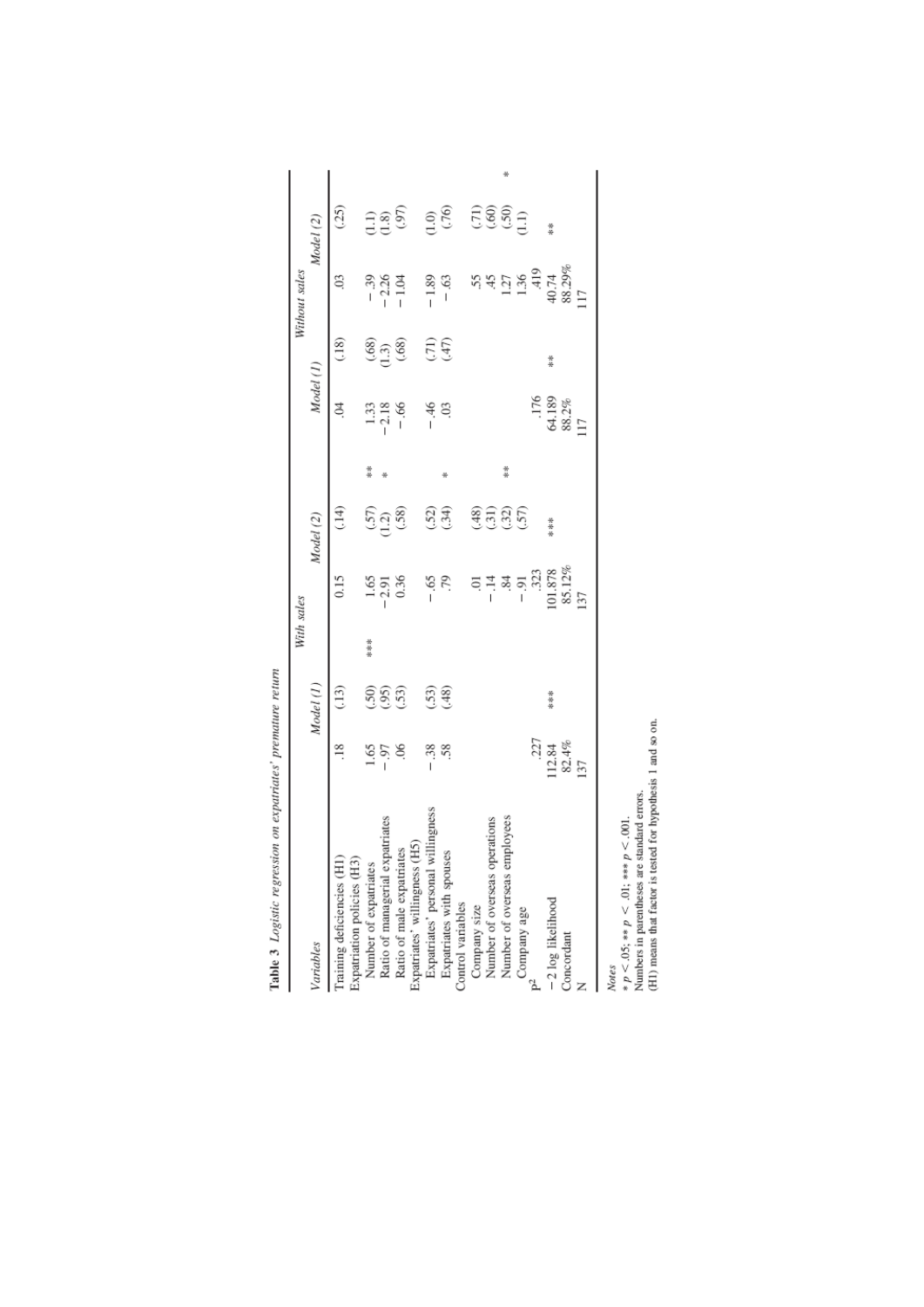Table 4 Multiple regression on company sales

| Variables                         | Model (1)    |    | Model (2)     |     |
|-----------------------------------|--------------|----|---------------|-----|
| Training deficiencies (H2)        | $-0.07(.03)$ | 长  | $-0.08(0.03)$ | **  |
| Expatriation policies (H4)        |              |    |               |     |
| Number of expatriates             | 0.48(.16)    | 米米 | 0.29(0.14)    | 柒   |
| Ratio of managerial expatriates   | $-0.40(.28)$ |    | $-0.62(.28)$  | *   |
| Ratio of male expatriates         | 0.11(.16)    |    | 0.09(0.14)    |     |
| Expatriates' willingness (H6)     |              |    |               |     |
| Expatriates' personal willingness | 0.02(.14)    |    | $-0.05(0.12)$ |     |
| Expatriates with spouses          | 0.04(0.08)   |    | $-0.02(.09)$  |     |
| Control variables                 |              |    |               |     |
| Company size                      |              |    | 0.56(.12)     | *** |
| Number of overseas operations     |              |    | 0.18(.08)     | 米   |
| Number of overseas employees      |              |    | 0.19(0.07)    | 冰冰  |
| Company age                       |              |    | $-0.09(0.13)$ |     |
| $R^2$                             | .121         |    | .399          |     |
| $_{\rm F}$                        | $2.742*$     |    | $7.20***$     |     |
| df                                | (11, 125)    |    | (15, 121)     |     |

Notes<br>\*  $p < .05$ ; \* \*  $p < .01$ ; \* \*  $p < .001$ .<br>(H2) means that factor is tested for Hypothesis 2 and so on.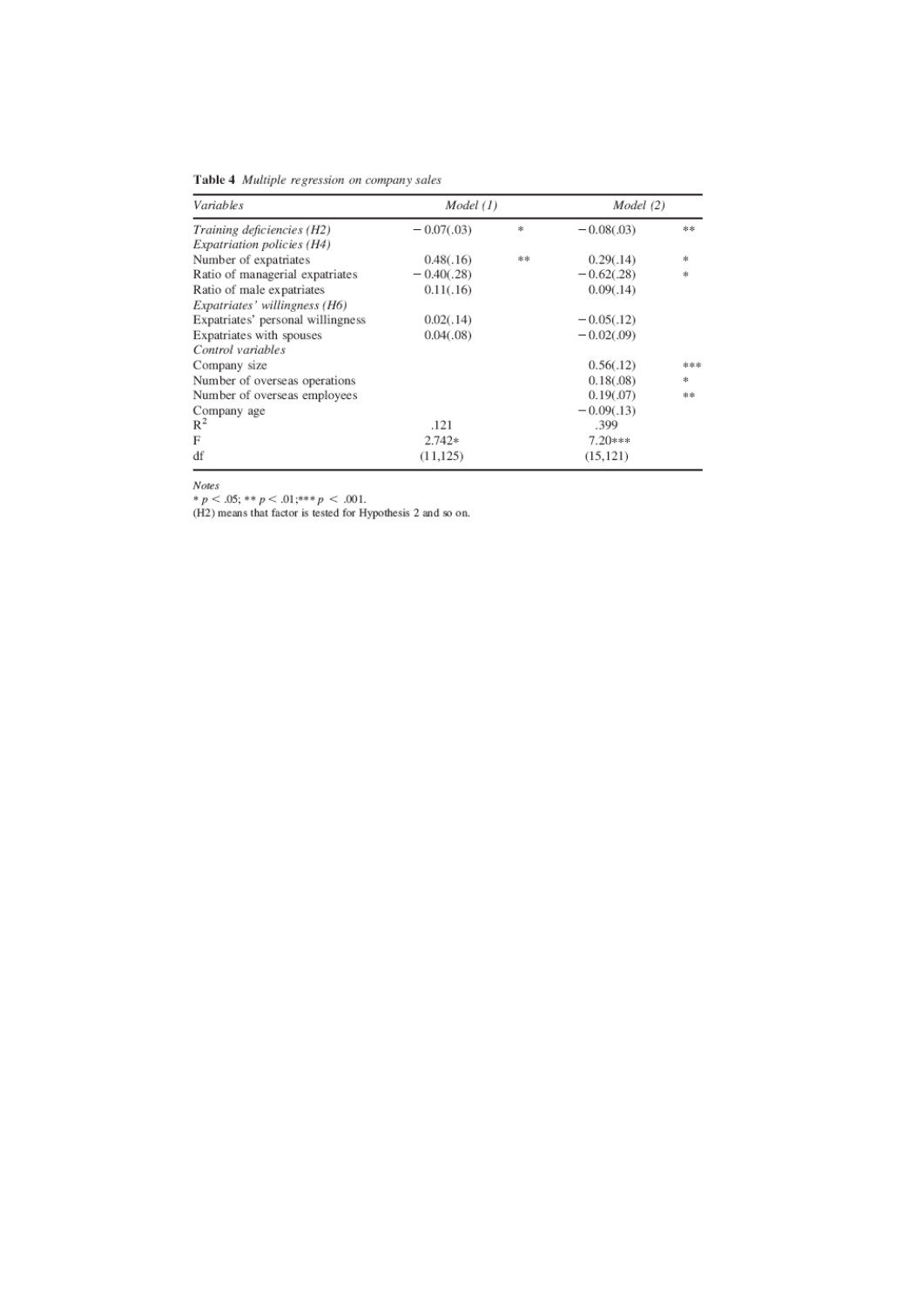| Chi-square<br>value<br>8.618<br>9.512<br>6.841<br>0.305<br>0.622<br>1.074<br>2.115<br>Ranking<br>$(Non-China) n = 28$<br>Frequency Ranking Frequency<br>4(14.3%)<br>10(35.7%<br>$1(39.3\%)$<br>$15(53.6\%$<br>$8(28.6\%)$<br>0(35.7%<br>4(14.3%)<br>$(China) n = 86$<br>9(10.5%)<br>4(27.9%)<br>23(26.7%)<br>$52(60.5\%)$<br>$2(25.6\%)$<br>38(44.2%)<br>$1(12.8\%)$<br>Chi-square<br>value<br>8.089<br>9.712<br>0.116<br>5.926<br>10.094<br>0.577<br>0.687<br>$(Non-China)$ $n = 28$<br>Frequency Ranking Frequency Ranking<br>3(10.7%)<br>$(3(46.4\%)$<br>$1(39.3\%)$<br>10(35.7%)<br>$9(32.1\%)$<br>3(10.7%)<br>$7(25.0\%)$<br>$(China) n = 105$<br>58(55.2%)<br>$72(68.6\%)$<br>18(17.1%)<br>42(40.0%)<br>19(18.1%)<br>45(42.9%)<br>36(34.3%)<br>Host-country market information<br>Local employee management<br>Government relationship and<br>Industry-related knowledge<br>Cross-cultural knowledge<br>Host-country laws<br>communication<br>Language ability | Training deficiencies items                 |  | With sales |  |  | Without sales |  |    |
|----------------------------------------------------------------------------------------------------------------------------------------------------------------------------------------------------------------------------------------------------------------------------------------------------------------------------------------------------------------------------------------------------------------------------------------------------------------------------------------------------------------------------------------------------------------------------------------------------------------------------------------------------------------------------------------------------------------------------------------------------------------------------------------------------------------------------------------------------------------------------------------------------------------------------------------------------------------------|---------------------------------------------|--|------------|--|--|---------------|--|----|
|                                                                                                                                                                                                                                                                                                                                                                                                                                                                                                                                                                                                                                                                                                                                                                                                                                                                                                                                                                      |                                             |  |            |  |  |               |  |    |
|                                                                                                                                                                                                                                                                                                                                                                                                                                                                                                                                                                                                                                                                                                                                                                                                                                                                                                                                                                      |                                             |  |            |  |  |               |  |    |
|                                                                                                                                                                                                                                                                                                                                                                                                                                                                                                                                                                                                                                                                                                                                                                                                                                                                                                                                                                      |                                             |  |            |  |  |               |  |    |
|                                                                                                                                                                                                                                                                                                                                                                                                                                                                                                                                                                                                                                                                                                                                                                                                                                                                                                                                                                      |                                             |  |            |  |  |               |  |    |
|                                                                                                                                                                                                                                                                                                                                                                                                                                                                                                                                                                                                                                                                                                                                                                                                                                                                                                                                                                      |                                             |  |            |  |  |               |  | 芸芸 |
|                                                                                                                                                                                                                                                                                                                                                                                                                                                                                                                                                                                                                                                                                                                                                                                                                                                                                                                                                                      |                                             |  |            |  |  |               |  | 芳芸 |
|                                                                                                                                                                                                                                                                                                                                                                                                                                                                                                                                                                                                                                                                                                                                                                                                                                                                                                                                                                      |                                             |  |            |  |  |               |  | 芸芸 |
|                                                                                                                                                                                                                                                                                                                                                                                                                                                                                                                                                                                                                                                                                                                                                                                                                                                                                                                                                                      |                                             |  |            |  |  |               |  |    |
|                                                                                                                                                                                                                                                                                                                                                                                                                                                                                                                                                                                                                                                                                                                                                                                                                                                                                                                                                                      |                                             |  |            |  |  |               |  |    |
|                                                                                                                                                                                                                                                                                                                                                                                                                                                                                                                                                                                                                                                                                                                                                                                                                                                                                                                                                                      |                                             |  |            |  |  |               |  |    |
|                                                                                                                                                                                                                                                                                                                                                                                                                                                                                                                                                                                                                                                                                                                                                                                                                                                                                                                                                                      | $\ast$ $p$ $<$ .05; $\ast\ast$ $p$ $<$ .01. |  |            |  |  |               |  |    |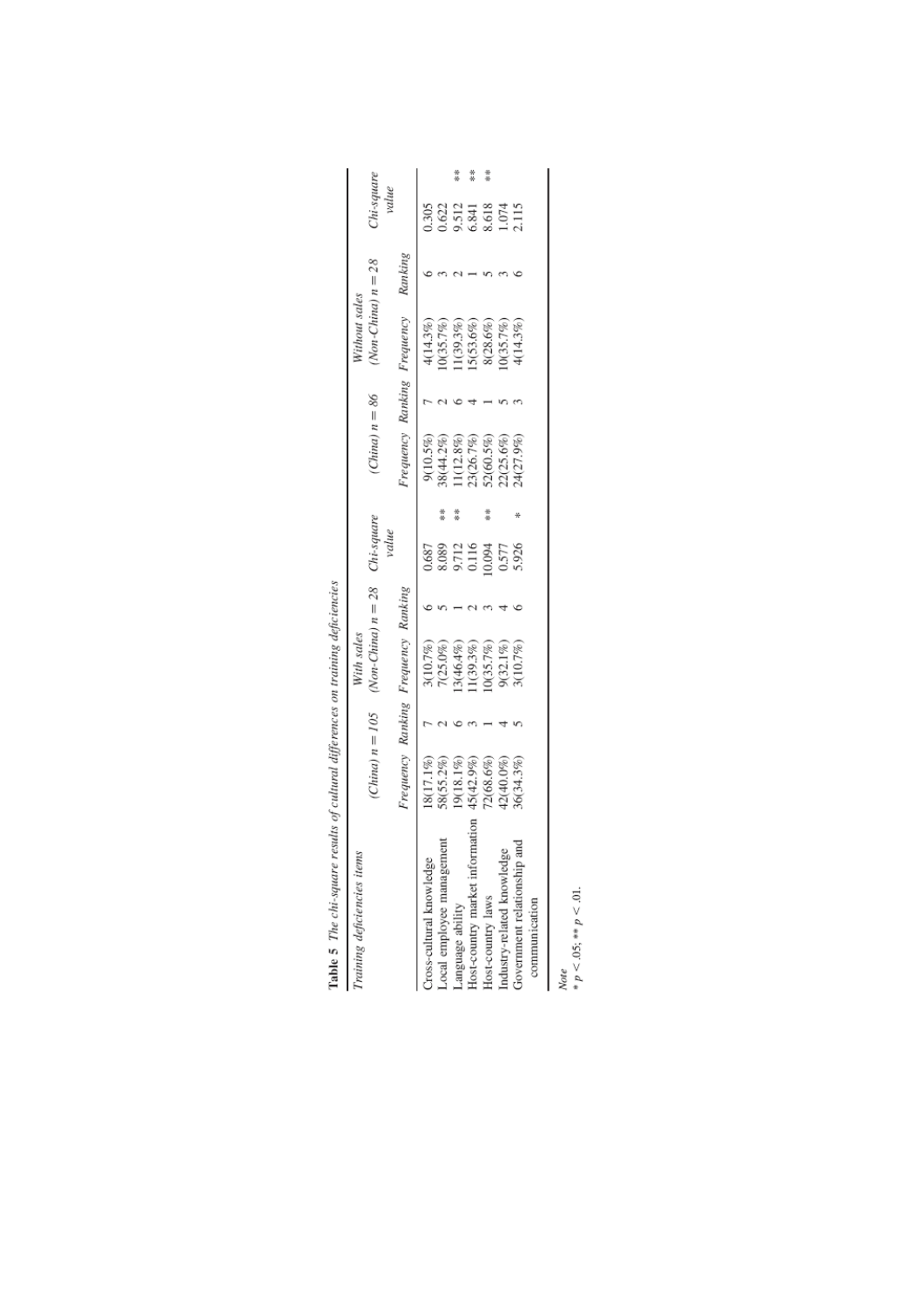| Table 6 T-test results of cultural differences on expatriation policies and expatriates' willingness |                               |                                     |                  |               |                                                    |             |
|------------------------------------------------------------------------------------------------------|-------------------------------|-------------------------------------|------------------|---------------|----------------------------------------------------|-------------|
| Characteristics                                                                                      |                               | With sales                          |                  |               | Without sales                                      |             |
|                                                                                                      | China) $n = 105$<br>Mean (SD) | $(Non-China)$ $n = 28$<br>Mean (SD) | t-value          | Mean (SD)     | $(China) n = 86$ (Non-China) $n = 28$<br>Mean (SD) | t-value     |
| Number of expatriates                                                                                | 4.03(3.59)                    | 3.13(2.72)                          | 1.24             | 4.82(4.97)    | 4.84(4.89)                                         | $-0.02$     |
| Ratio of managerial expatriates                                                                      | 88%(21%)                      | 72%(29%)                            |                  | $82\% (25\%)$ | 32%(26%)                                           | $-0.43$     |
| Ratio of male expatriates                                                                            | 89%(20%)                      | 86% (23%)                           | SS<br>NGC<br>0.0 | 17% (22%)     | 89%(22%)                                           |             |
| Expatriates' personal willingness                                                                    | 3.48(1.95)                    | 3.46(1.98)                          |                  | 8.89(1.80)    | 3.62(1.94)                                         | 0.65        |
| Expatriates with spouses                                                                             | $18\%$ (31%)                  | 0%(42%)                             | $-1.61$          | 15%(19%)      | 12%(45%)                                           | ***<br>2.96 |
| $\Rightarrow p < 0.01$ ; $\Rightarrow p < 0.001$ .<br>Notes                                          |                               |                                     |                  |               |                                                    |             |

For companies 'without sales', those with investments in countries other than China need significantly more host-country market information training. Table 6 indicates that, for both the 'with sales' and 'without sales' groups, significantly fewer expatriates are accompanied by spouses for companies with investments in China. In addition, for companies 'with sales', those invested in China significantly assign more expatriates in managerial positions.

## **Discussion**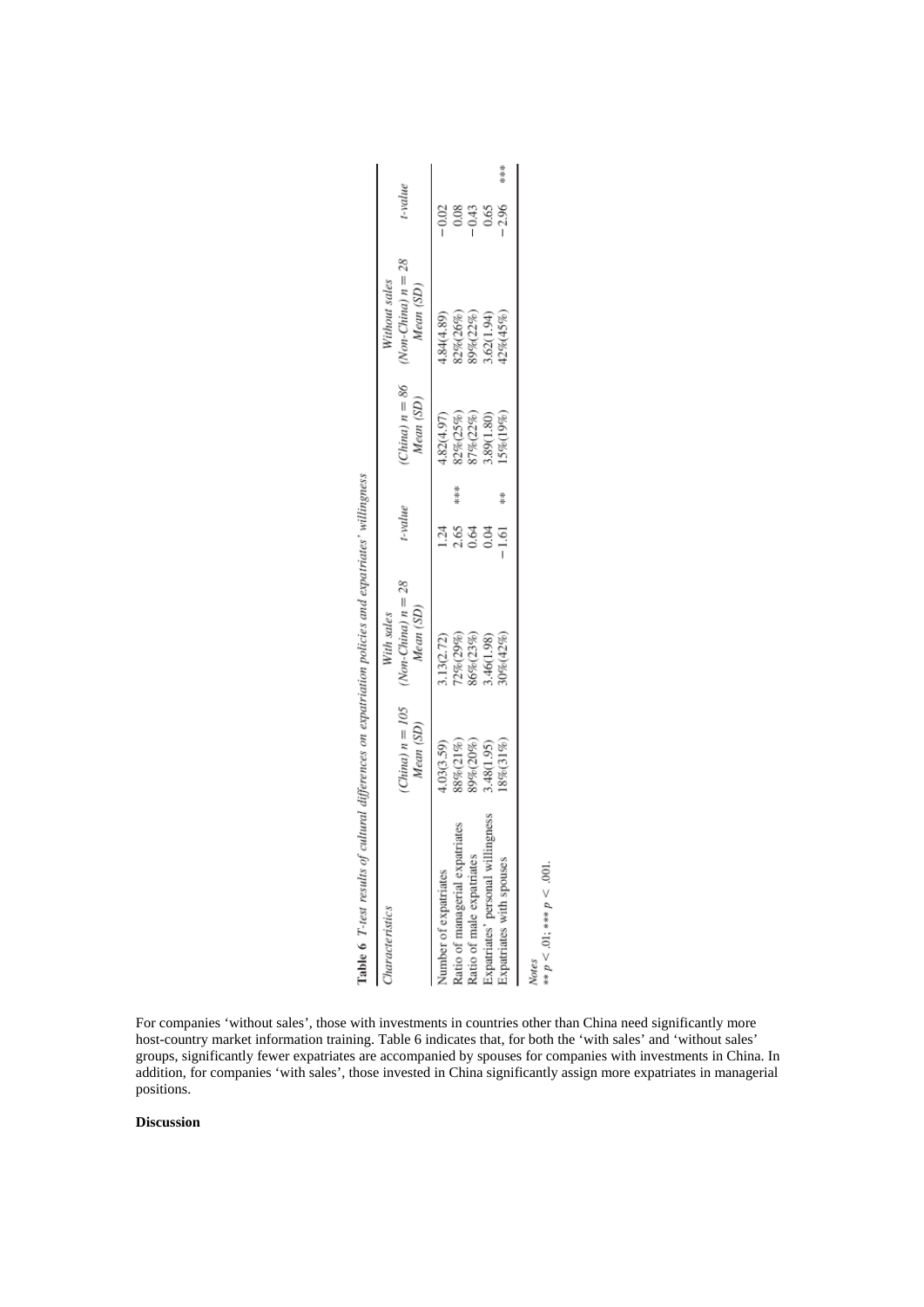This section further elaborates on the research results reported earlier, including discussion of predictors of expatriate premature return and company sales, cultural distance in management research, expatriates' spouses and the management practices of 'sales defensive' companies.

## *Predictors of expatriate premature return and company sales*

Contrary to our hypothesis and findings from Western literature, expatriate training deficiencies does not explain premature return. Yet more training deficiencies predict lower company sales. The finding may reflect the warning that many expatriates endure to the end of their term abroad, yet perform at levels far below their capacities and the company's expectations (Tu and Sullivan, 1994). Two other findings – the more expatriates, the higher the level of premature return and the more overseas employees, the greater the increase in premature return – are understandable because both situations pertain to size: the greater the number, the higher the incidence of failure. The result that expatriates accompanied by spouses had a higher premature return confirmed the findings of previous Western studies.

For company sales, four significant results were expected: namely, the more expatriates, the more the sales; the larger the company, the more the sales; the more the overseas operations, the more the sales; and the more overseas employees, the more the sales. All these relationships are associated with the scale of the company's operations. Large companies tend to send more expatriates abroad, have more overseas subsidiaries and hire more overseas employees, all of which result in more company sales.

Another interesting finding is that a higher ratio of expatriates in managerial positions has a negative impact on company sales, yet a positive impact on overseas assignment retention. Two possible reasons may explain this result. First, premature return is an individual choice. Expatriates in managerial positions, who have more position power to carry out their duties, are more likely to experience a sense of accomplishment; consequently, they are less likely to return prematurely. On the other hand, 'sales' are the result of the collaborative efforts of the parent company and the overseas subsidiaries. Assuming the control role in foreign operations, a greater number of managerial expatriates may jeopardize the autonomy of overseas employees. Furthermore, about 55 per cent of the companies surveyed are in the service industry, which requires a strong sales force to bring in revenues. Generally speaking, sales personnel, who have direct contact with customers, require more autonomy than other types of employees. Still, the negative impact of more managerial expatriates on the two different kinds of performance poses an interesting issue worthy of further investigation.

Another observation is that the degree of expatriate personal willingness does not affect either premature return or company sales, which may explain why some Taiwanese companies keep on sending unwilling expatriates abroad. Since there is no adverse influence on company performance, these SMEs may have no alternative due to very limited manpower resources. In addition, Taiwanese expatriates are resilient enough to accept their assignments even though their initial enthusiasm may not be high.

## *Cultural distance in management research*

Expatriation literature shows that companies investing in similar cultures have better overseas management (Black and Mendenhall, 1992; Harrison et al., 2000; Li et al., 2001; Manev and Stevenson, 2001). However, what does cultural distance actually mean in management research? Can we say that people from the same ethnic origin have similar cultures? Or should social and economic development also be considered when interpreting cultural issues in a business setting?

People in Taiwan and China are of the same ethnic origin, both being Chinese. Half a century ago, these two groups of people were under the same rule. Thus, their cultures could not be closer. Interestingly, current research has revealed that Taiwanese SMEs investing in China lack the knowledge of how to manage local employees, are less familiar with the relevant laws in China and need to learn more about how to communicate with the Chinese government. Apparently, ethnic origin should not be the only factor when cultural distance is measured in management research. During their fifty-year separation, Taiwan adopted capitalism whereas China practised socialism. The wide economic development gap – one entity (Taiwan) with a GNP per capita of US\$12,916 for the year 2002 and the other with US\$977 $-$  must also be a part of the answer (Statistics Department, Taiwan Ministry of Economic Affairs). Social and economic developments affect people's perceptions, preferences and expectations, thus influencing management practices.

### *Expatriate spouses*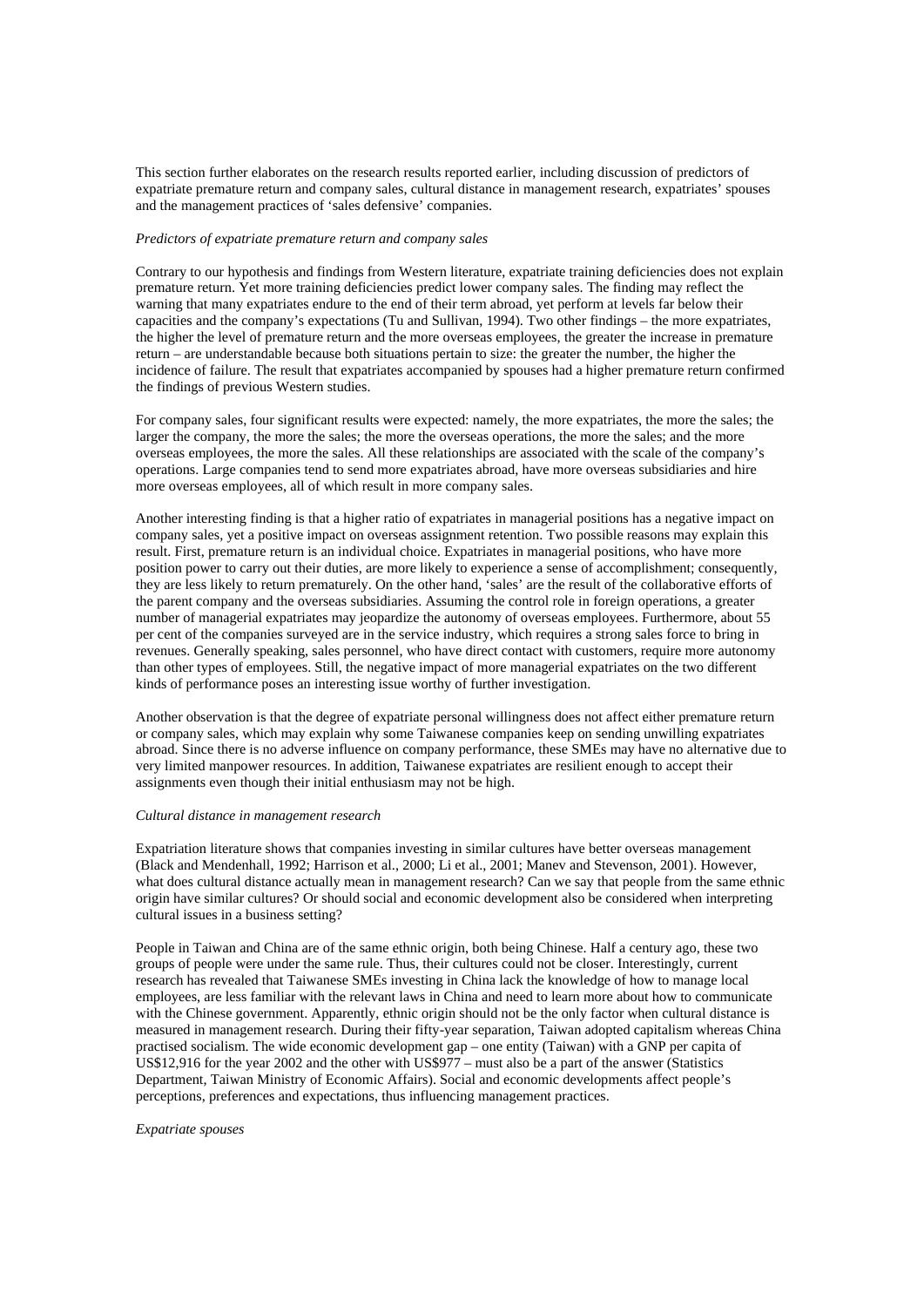As found in Western studies, spousal mal-adaptation might also be one of the reasons for expatriate premature return in this study. Yet, on the average only 21 per cent of married Taiwanese expatriates are accompanied by spouses. Geographic proximity, economic concerns and social values might play some role in this phenomenon. First, a majority of the host countries, i.e. China and the countries in Southeast Asia, are within a one-day flight distance from Taiwan; therefore, home visits can easily be scheduled. For example, a home visit every three months is common for Taiwanese expatriates in China. Second, the social value of the spouse remaining in the home country to maintain the stability of the children's education was evident and accepted in Taiwan. In general, there are two expatriate pools in Taiwan. One group includes middle-aged male managers with track records, who tend to occupy high positions and are responsible for the overall performance of overseas subsidiaries. Another group consists of male and female single professionals, who are usually capable of adapting to the local environment rather well and encounter fewer problems. If given the choice of being expatriated to developing countries, a high percentage of the spouses of the first group would choose to stay in Taiwan because of concern for their children's education. This phenomenon may be quite different from that in Western countries and related expatriation problems will also vary from those in the West.

## *Management practices of 'sales defensive' firms*

An unexpected finding of this study relates to the management practices of 'sales defensive' companies. As explained previously, a rather high percentage of our samples were unwilling to reveal their sales revenues for fear of disclosing their 'secrets' to competitors and reducing their opportunities of obtaining government financial support. As predicted, they seemed to be the better-managed group. They had fewer training deficiencies, sent more expatriates (presumably in better financial standing), their expatriates exhibited a higher degree of willingness to relocate, encountered a significantly lower level of premature return and had fewer problems in local employee management. Table 3 shows that for this group none of the researchers' concerns was a problem for them. They embody a group of rather confident yet 'sales defensive' research subjects. In the past, researchers tended to discard data with missing values. By comparing these two groups, this study unexpectedly turned up some methodological insights. First, large-scale missing values usually have a hidden research message. Second, academic research was based mainly on the information provided by those who were willing to participate, yet those who were unwilling to participate might have additional valuable information to reveal. Third, for quantitative studies, researchers still have blind spots that need to be overcome in reducing the defensive perceptions of participants.

### **Implications**

This study explores company-level information to draw a connection between company performance and expatriate development, various expatriation policies and expatriate willingness for the purpose of more effective management in obtaining resources and building social capital. Research results have shed some light on the issues of expatriate number and expatriates in managerial positions. An unexpected methodological insight is also obtained. As a result, three implications may be derived from the research results, one regarding the appropriate configuration of expatriates under resource constraints, another concerning regional expatriate differences and a final methodological one.

### *Appropriate configuration of expatriates under resource constraints*

In this study, the influence of the number of expatriates and the ratio of managerial expatriates on performance varies. Even after employing statistical controls for the size of the company, the number of overseas operations and the number of overseas employees, having more expatriates shows more premature return yet at the same time more sales, while more managerial expatriates contribute to lower premature return yet lower sales. This perplexing situation was apparently unknown before this relatively large-scale study was undertaken. The trade-off lay in sending more non-managerial expatriates to generate more sales with the risk of more premature return or in sending more managerial expatriates to reduce the premature return rate yet suffer a loss in sales. Effective expatriate management is especially crucial for resource-insufficient SMEs. With the insights provided by this research, companies should explore this controversy in depth to uncover the underlying reasons and determine an appropriate configuration of expatriates, such as how many, who, at which level and what profession to ensure cost-effectiveness and return on expatriation investment, while maintaining reasonable expatriate retention and achieving sales goals at the same time.

## *Regional expatriate differences*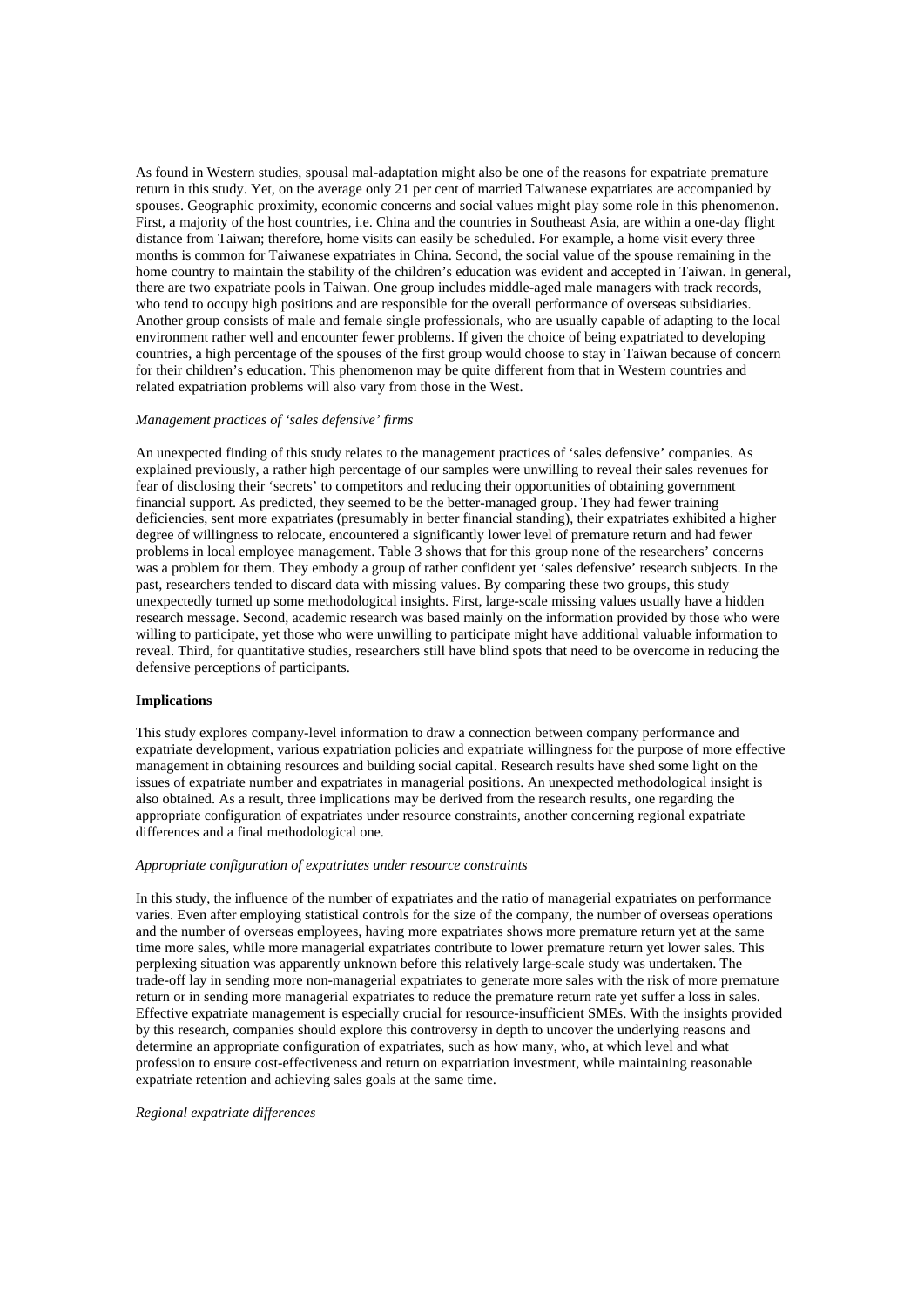Is overseas relocation dependent on the free will of expatriates? Does cross-national expatriation imply that a family has to move to another country for a number of years? This study reveals different characteristics of expatriates in the Eastern hemisphere. Based on these comparatively objective company-level data, only 21 per cent of married expatriates were accompanied by spouses and a lower level of spousal companionship results in a lower incidence of premature return. In addition, various degrees of personal willingness do not have any impact on expatriate premature return and company sales, meaning Taiwanese expatriates are rather submissive and do not let personal preference get in the way of work performance once the task is assigned. The sense of responsibility among even unwilling expatriates and the social acceptance of spousal separation for a few years found in this study enable resource-meagre Taiwanese SMEs to leverage their limited human resources and to reduce expatriation problems that arise from spousal mal-adaptation. These regional expatriate differences may shed some light for a possible expatriate commuting system, which may allow expatriates to focus more on assigned tasks than to worry about spousal mal-adaptation. Inducing expatriates to perform irrespective of their initial willingness may prove instructive for companies under resource constraints that are searching for expatriation solutions.

#### *Methodological implications*

As mentioned in the 'Discussion' section, researchers should pay more attention to subjects who are unwilling to participate. Academic findings will become more complete by also tapping into the 'secrets' of those who are unwilling to provide information. Better measures have to be designed and more efforts have to be made to probe such missing pieces of information. Another possible methodological finding is that, based on these company-level data, the personal willingness of the expatriate does not have any influence on either premature return or company sales. Is this a data-approach difference, meaning that data from a management perspective revealed the perception that 'sales counts but not individual preferences'? Or is this a culture-bound result, signifying that in Taiwan even unwilling expatriates assumed their responsibility and performed up to company expectations? Research in different cultures usually generates a different perspective on interpretations and can contribute to a better understanding of the global economy.

### **Conclusion**

The issue of expatriation has been studied extensively over the past two decades. However, few empirical studies have collected data from an Eastern and SME perspective. With the support of a government grant, we have been able to conduct a large-scale telephone survey of SME management practices in Taiwan. The major findings of this study include: (1) approximately 17 per cent of the SMEs surveyed have expatriation experience; (2) the company-level expatriation failure rate is 17 per cent; however, the individual expatriate failure count may be as low as 4 per cent; (3) expatriate training deficiencies have a negative impact on company sales; (4) for companies with sales data, having more expatriates is a predictor of a higher incidence of premature return, but more sales; (5) for companies with sales data, more expatriates with managerial positions explain lower premature return yet lower sales; (6) for companies with sales data, having a spouse along results in more premature return; (7) Taiwanese companies with investments in China need to know more about host-country laws and have fewer expatriates accompanied by spouses. In an era when experienced expatriates are critical human capital, the results of this study of Taiwanese SMEs provide some insight for those who are interested in expatriate management practices in Eastern countries.

The major limitations of this study were threefold. First, in order to facilitate a telephone response, we needed to simplify many survey items into 'yes' or 'no' questions; second, we were unable to obtain an actual number of prematurely returned expatriates to calculate the individual premature return rate for reason of feasibility; and, third, quite a large percentage of the surveyed SMEs were unwilling to provide their sales information. In the future, several research topics should prove of value, including further clarifying the conflict effects of sending a higher percentage of managerial-level expatriates, calculating the most appropriate configuration of expatriates, probing the difference between company-level and individual-level information and investigating the predisposition of unwilling expatriates. Furthermore, comparing Western and Eastern expatriate management styles and those of MNCs and SMEs will definitely enrich this field of study.

#### **References**

Acs, Z.J. and Audretsch, D.B. (1993) Small Firms and Entrepreneurship: An East–West Perspective. Cambridge: Cambridge University Press.

Adler, N.J. (1986) 'From the Atlantic to the Pacific Century: Cross-cultural Management Reviewed', Journal of Management,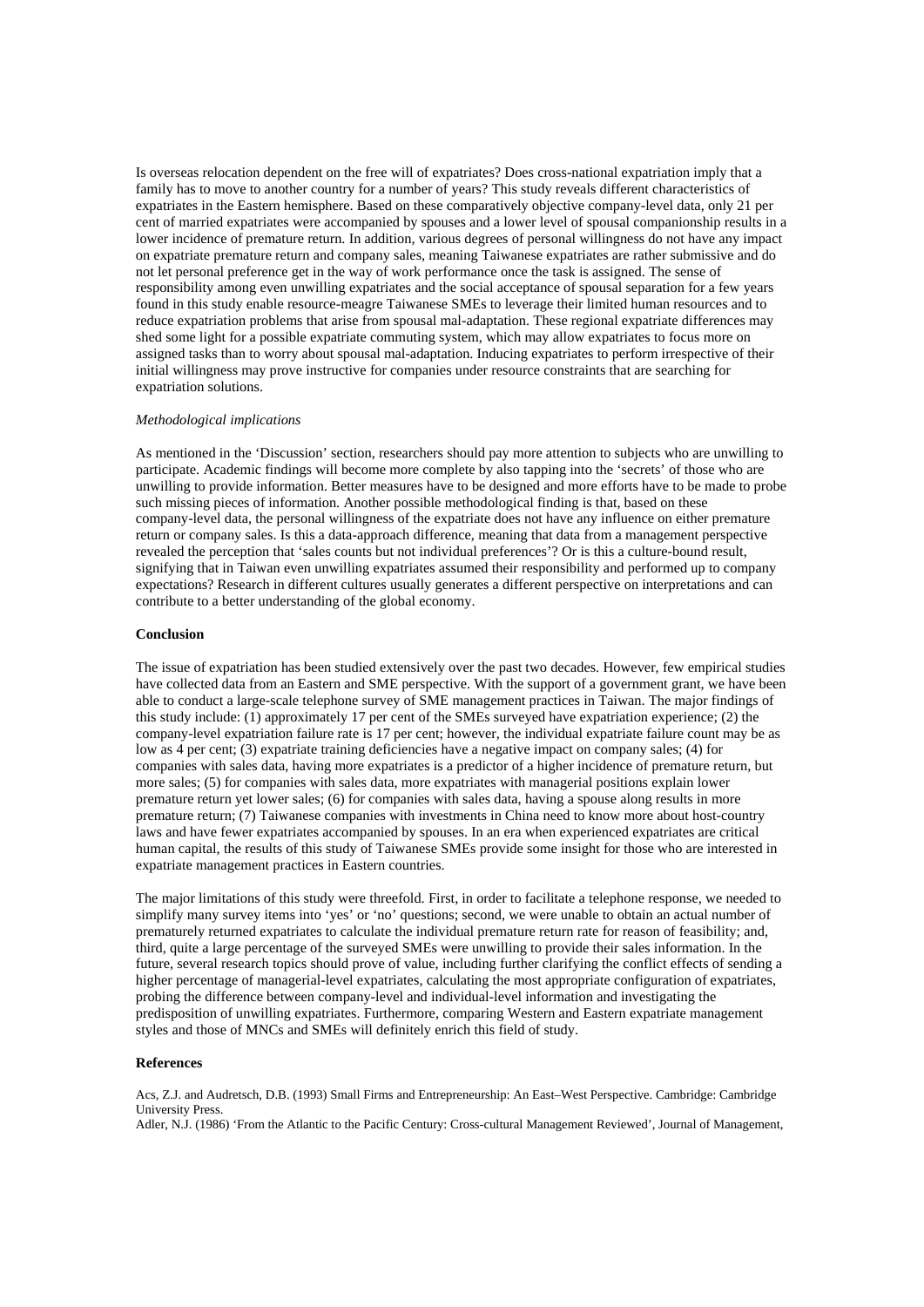$12(2)$ : 295–318.

Adler, N.J. (1987) 'Pacific Basin Managers a Gajin, Not a Woman', Human Resource Management, 26: 169–92. Adler, N.J. (1993) 'Competitive Frontiers: Women Managers in the Triad', International Studies of Management and Organization, 23(2): 3–23.

Adler, N.J. (1994) 'Competitive Frontiers: Women Managing across Borders', The Journal of Management Development, 13(2): 24–41.

Adler, N.J. (1997) 'Global Leadership: Women Leaders', Management International Review, 37(1): 171–96.

Aryee, S., Chay, Y.W. and Chew, J. (1996) 'An Investigation of the Willingness of Managerial Employees to Accept an Expatriate Assignment', Journal of Organizational Behavior, 17(3): 267–83.

Ashamalla, M. (1998) 'International Human Resource Management Practices: The Challenge of Expatriation', Competitiveness Review, 8(2): 54–65.

Bandura, A. (1986) Social Foundations of Thought and Action: A Social Cognitive Theory. Englewood Cliffs, NJ: Prentice Hall.

Barney, J.B. (1986) 'Strategic Factor Markets: Expectations Luck, and Business Strategy', Management Science, 42: 1231–41.

Black, J.S. (1988) 'Work Role Transitions: A Study of American Expatriate Managers in Japan', Journal of International Business Studies, 19(2): 277–94.

Black, J.S. and Mendenhall, M. (1989) 'A Practical but Theory-Based Framework for Selecting Cross-cultural Training Methods', Human Resource Management, 28(4): 511–39.

Black, J.S. and Mendenhall, M. (1992) 'The U-curve Adjustment Hypothesis Revised:AReview and Theoretical Framework', Journal of International Business Studies, 22(2): 225–48.

Black, J.S., Mendenhall, M. and Oddou, G. (1991) 'Toward a Comprehensive Model of International Adjustment: An Integration of Multiple Theoretical Perspectives', Academy of Management Review, 16(2): 291–317.

Bontis, N. and Fitz-enz, J. (2002) 'Intellectual Capital ROI: A Causal Map of Human Capital Antecedents and Consequents',

Journal of Intellectual Capital, 3(3): 223–47. Boyacigiller, N. (1990) 'Complexity and Risk in Multinational Companies', Journal of International Business Studies, 21(3): 357–81.

Callahan, M. (1989) 'Preparing the New Global Manager', Training and Development Journal, 43(3): 29–32.

Caudron, S. (1991) 'Training Ensures Success Overseas', Personnel Journal, 70(12): 27–30.

Chi, S.C. (1996) 'Training Needs for Successful Global Managers: An Empirical Assessment on Taiwan's Large Enterprises', The Third Annual International Conference of Human Resource Management in the Asia-Pacific Region. Kaohsiung, Taiwan, pp. 25–6.

Dowling, R.S., Welch, D.E. and Schuler, R.S. (1999) International Human Resource Management: Managing People in a Multinational Context. Cincinnati, OH: South-Western College Publishing.

Fish, A. and Wood, J. (1997) 'Managing Spouse/Partner Preparation and Adjustment in Developing a Portable Meaningful Life', Personnel Review, 26(6): 445–66.

Fitzgerald-Turner, B. (1997) 'Myths of Expatriate Life', HR Magazine, 42(6): 65–74.

Gabby, S. and Zuckerman, E. (1998) 'Social Capital and Opportunity in Corporate R&D: The Contingent Effect of Contact Density on Mobility Expectations', Social Science Research, 27: 189–217.

Gregersen, H.B. and Black, J.S. (1990) 'A Multifaceted Approach to Expatriate Retention in International Assignments', Group & Organization Studies, 15(4): 461–85.

Grove, C. (1990) 'An Ounce of Prevention: Supporting International Job Transitions', Employment Relations Today, 17(2):  $111-9$ 

Hagerty, B. (1993) 'Trainers Help Expatriate Employees Build Bridges to Different Cultures', Wall Street Journal, 14 June: **B**1.

Harris, H. (1993) 'Women in International Management', Women in Management Review, 8(5): 9–14.

Harrison, G.L., McKinnon, J.L., Wu, A. and Chow, C.W. (2000) 'Cultural Influences on Adaptation to Fluid Workgroups and Teams', Journal of International Business Studies, 31(3): 489–505.

Harvey, M. (1996) 'Developing Leaders rather than Managers for the Global Marketplace', Human Resource Management Review, 6(4): 279–304.

Harvey, M. (1997) 'Inpatriate Training: The Next Challenge for Global Human Resource Management', International Journal of Intercultural Relations, 21(3): 393–428.

Harvey, M. (1998) 'Dual Career Couples during International Relocation: The Trailing Spouse', International Journal of Human Resource Management, 9(2): 309–20.

Harzing, A.W. (2001) 'Of Bears, Bumble-bees, and Spiders: The Role of Expatriates in Controlling Foreign Subsidiaries', Journal of World Business, 36(4): 366–79.

Hofstede, G. (1980) 'Motivation, Leadership, and Organization: Do American Theories Apply Abroad?', Organizational Dynamics, 9: 42–63.

Hu, M.-W. (1999) 'The Determinants of SMEs Market Share in 1991 – Taiwan Manufacturers', Small Business Economics, 12(1): 1–9.

Huang, G.L. (1995) 'The Living Adjustment of Taiwanese Expatriate Managers Assigned to Mainland China'.Proceedings of the Conference on the Corporate Culture and HRM on Taiwan and Mainland China (in Chinese).

Huang, I.C., Jone, K.Y. and Uen, J.F. (1998) 'Preliminary Research on Cross-cultural Training of Taiwanese Expatriate Managers Assigned to Mainland China', Furen Management Review, 5(1): 19–47, (in Chinese).

Ioannou, L. (1995) 'Unnatural Selection', International Business, July, 54–7.

Jemison, D.B. and Sitkin, S.B. (1986) 'Corporate Acquisitions: A Process Perspective', Academy of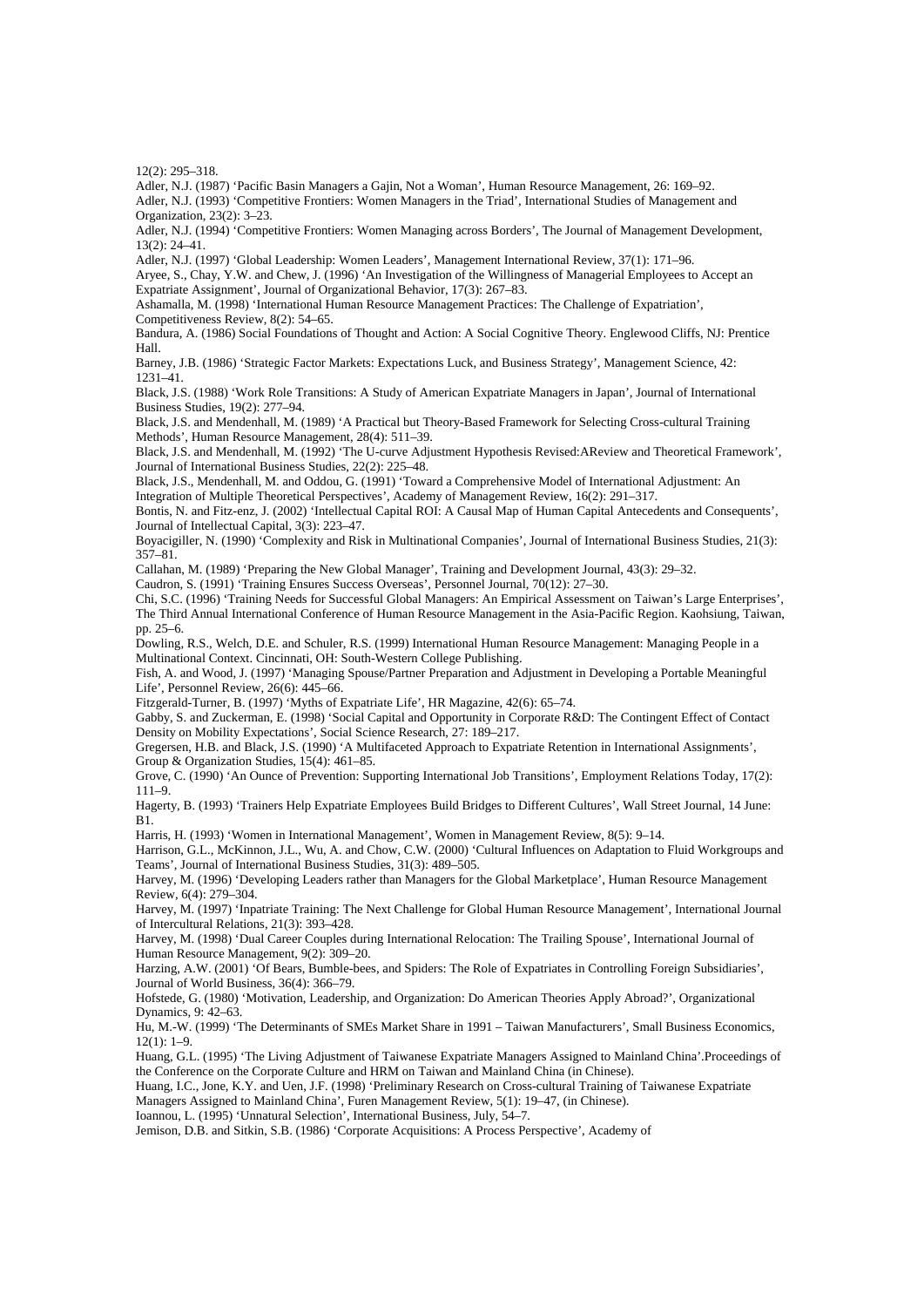Management Review, 11(1): 145–63.

Katz, J.P. and Seifer, D.M. (1996) 'It's a Different World Out There: Planning for Expatriate Success through Selection, Pre-departure Training and On-site Socialization', Human Resource Planning, 19(2): 32–45.

Kaufman, R., Rojas, A.M. and Mayer, H. (1993) Needs Assessment: A User's Guide. Englewood Cliffs, NJ: Educational Technologies Publications. Kealey, D.J. and Protheroe, D.R. (1996) 'The Effectiveness of Cross-cultural Training for Expatriates: An Assessment of the Literature on the Issue', International Journal of Intercultural Relations, 20(2): 141–65. Kitsuse, A. (1992) 'At Home Abroad', Across the Board, 29(9): 35–8.

Kogut, B. and Singh, H. (1988) 'The Effect of National Culture on the Choice of Entry Mode', Journal of International Business Studies, 19(3): 411–32.

Kostova, T. and Roth, K. (2003) 'Social Capital in Multinational Corporations and a Micro–Macro Model of Its Formation', Academy of Management Review, 28(2): 297–317.

Lee, C.T. (1994) 'Overseas Investment of Taiwanese Enterprises and the Southbound Policy'. Theory and Policy, Spring, pp. 72–88: (in Chinese).

Li, J., Lam, K. and Qian, G. (2001) 'Does Culture Affect Behavior and Performance of Firms? The Case of Joint Ventures in China', Journal of International Business Studies, 32(1): 115–31.

Lin, S.P. and Shieh, C.L. (1998) 'Current and Future Training Issues and Considerations of Taiwanese Corporate in Mainland China', Journal of Science and Technology, 7(3): 279–93, (in Chinese).

Lin, Y.Y. (2001) 'Expatriates Management: A Comparison of Taiwanese Enterprises and Western Enterprises'. Proceedings of SMEs in Global Economy Conference 2000, 20–22 June, Spain.

Lincoln, J.R., Hanada, M. and Olson, J. (1981) 'Cultural Orientations and Individual Reactions to Organizations: A Study of Employees of Japanese-Owned Firms', Administrative Science Quarterly, 26(1): 93–115.

Lyberg, L.E. (1988) 'Introduction: Administration of Telephone Surveys'. In Groves, R.M., Biemer, P.P., Lyberg, L.E.,

Massey, J.T., Nicholls, W.L. and Waksberg, J. (eds) Telephone Survey Methodology. New York: Wiley, pp. 453–6.

Manev, I.M. and Stevenson, W.B. (2001) 'Nationality, Cultural Distance, and Expatriate Status: Effects on the Managerial Network in a Multinational Enterprise', Journal of International Business Studies, 32(2): 285–303.

Marlow, N.D., Marlow, E.K. and Arnold, V.A. (1995) 'Career Development and Women Managers: Does "One Size Fit All"?', Human Resource Planning, 18(2): 38–49.

Marquardt, M.J. and Engel, D.W. (1993) 'HRD Competencies for a Shrinking World', Training & Development, 47(5): 59–65.

Mendenhall, M.E. and Oddou, G.R. (1986) 'Acculturation Profiles of Expatriate Managers: Implication for Cross-cultural Training Program', Columbia Journal of World Business, 21(4): 73–9.

Nahapiet, J. and Ghoshal, S. (1998) 'Social Capital, Intellectual Capital, and the Organizational Advantage', Academy of Management Review, 23(2): 242–66.

Naumann, E. (1992) 'A Conceptual Model of Expatriate Turnover', Journal of International Business Studies, 23(3): 499–531. Neelankavil, J.P., Mathur, A. and Zhang, Y. (2000) 'Determinants of Managerial Performance: A Cross-cultural Comparison of the Perceptions of Middle-level Managers in Four Countries', Journal of International Business Studies, 31(1): 121–40. Pennings, J.M., Lee, J. and Witteloostuijn, A. (1998) 'Human Capital, Social Capital, and Firm Dissolution', Academy of Management Journal, 41(4): 425–40.

Prahalad, C.K. and Hamel, G. (1990) 'The Core Competence of the Corporation', Harvard Business Review, 68(3): 79–91. Shaffer, M., Harrison, D.A. and Gilley, K.M. (1999) 'Dimensions, Determinants, and Differences in the Expatriate

Adjustment Process', Journal of International Business Studies, 30(3): 557–81. Shilling, M. (1993) 'Avoid Expatriate Culture Shock', HR Magazine, 38(7): 58–63.

Stahl, G.K., Miller, E.L., Einfalt, C. and Tung, R.L. (2000) 'Auslandeinsatz als Element der internationalen

Laufbahngestaltung: Ergebnisse einer Befragung von ensandten deutschen Fach- und Fu¨hrungskra¨ften in 59 La¨ndern', Zeitschrift fu¨r Personalforschung, 14: 334–54.

Swaak, R.A. (1995) 'Expatriate Failures: Too Many, Too Much Cost, Too Little Planning', Compensation & Benefits Review, 27(6): 47–55.

Tahvanainen, M. (2000) 'Expatriate Performance Management: The Case of Nokia Telecommunications', Human Resource Management, 39(2–3): 267–75.

Taylor, S. and Napier, N. (1996) 'Working in Japan: Lessons from Women Expatriates', Sloan Management Review, 37(3): 76–84.

Tien, W.P. and Lin, Y.Y. (2003) 'An Analysis of Past Research on Expatriate Management in Taiwan', Journal of Human Resource Management, 3(3): 1–25, (in Chinese).

Tu, H. and Sullivan, S.E. (1994) 'Preparing Yourself for an International Assignment', Business Horizons, 37(1): 67–70. Tung, R.L. (1982) 'Selection and Training Procedures of US, European, and Japanese Multinationals', California Management Review, 25(1): 57–71.

Tung, R.L. (1986) 'Corporate Executives and Their Families in China: The Need for Cross-cultural Understanding in Business', Columbia Journal of World Business, 21(1): 21–5.

Tung, R.L. (1988) The New Expatriates: Managing Human Resources Abroad. Cambridge, MA: Ballinger.

Van Dijk, M.P. (1995) 'Flexible Specialization: The New Competition and Industrial Districts',Small Business Economics, 7(1): 15–27.

Wernerfelt, B. (1984) 'A Resourced-based View of the Firm', Strategic Management Journal,5:171–80.

White Paper Book (2002) White Paper Book: Small and Medium Enterprises in Taiwan, Taipei: Medium and Small Business Administration. Taiwan: Ministry of Economic Affairs (in Chinese).

Wu, W.Y., Chen, C.P. and Gan, P.S. (2000) 'An Empirical Research on the Effectiveness of Crosscultural Training for Expatriate Managers', National Taiwan University Management Review, 10(2): 167–203 (in Chinese).